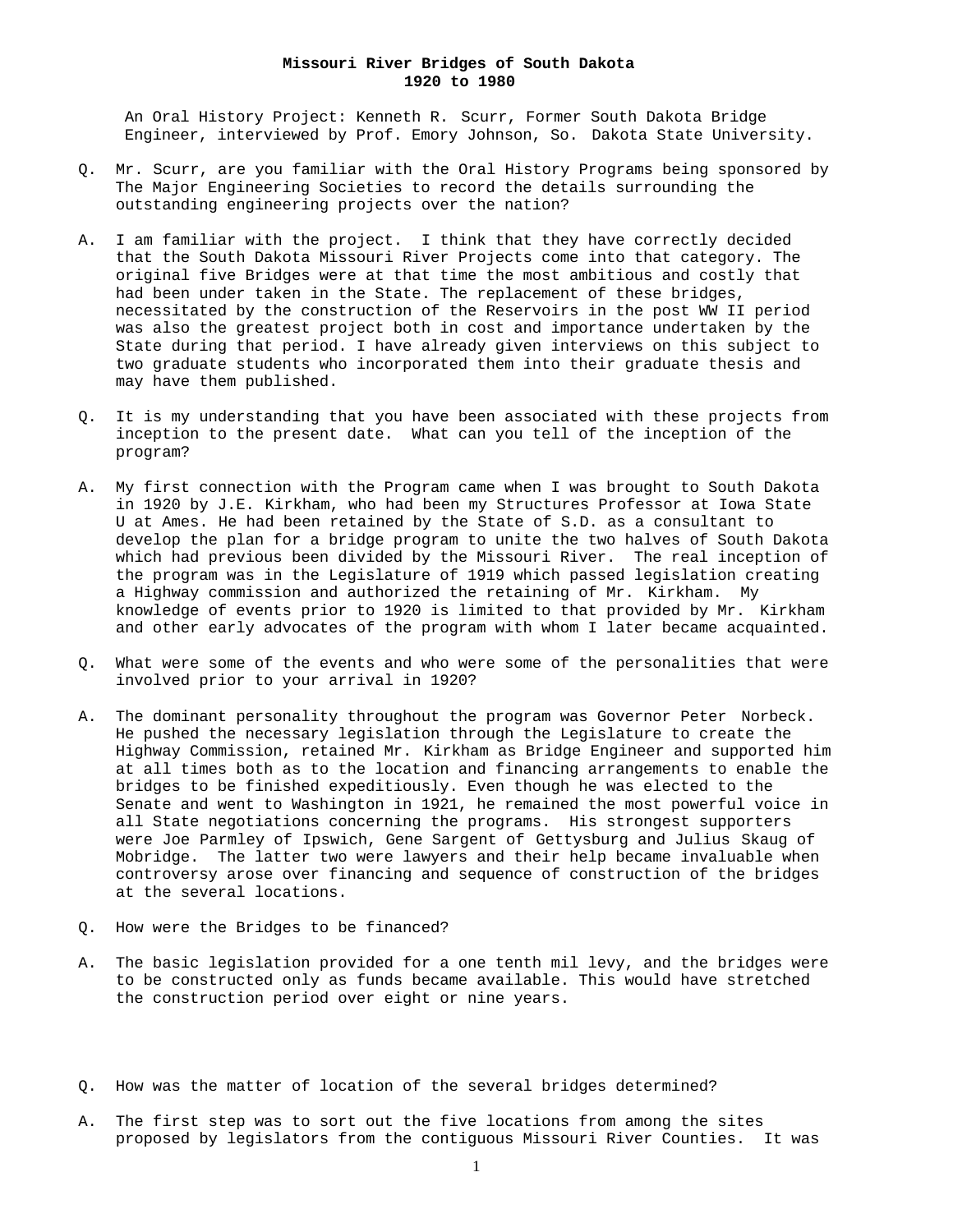agreed the State traffic pattern justified that Mobridge, Forrest City, Pierre, Chamberlain, and Wheeler were the proper locations. The next step was to go to each site and determine the specific location which depended on the approach to the structure, the profile of the stream bed and the suitability of the foundation material. The Corps of Engineers was very helpful in this. They furnished boats and crews for the inspection trips and gave assistance to our drilling crews who determined the location of the underlying shale. Mr. Kirkham and I were on these site location determination trips and were often accompanied by Senator Norbeck whose interest in the program never faltered.

- Q. In view of the restrictions of the legislation to a strict pay as you go plan how was the order of construction determined?
- A. The 1923 legislature devised a voting plan whereby each legislator was to vote on all five sites in order of preference. A first place vote was to count to five, second place four and so on. This led to considerable jockeying and horse trading and resulted in putting Wheeler, the least populous community in first place with 480 points followed by Pierre 425, Chamberlain 411, Mobridge 408 and Forrest City last with 406. Naturally there was some disgruntlement and even some talk of referendum by the communities low on the list.
- Q. How was the Referendum avoided?
- A. Doane Robinson, the State Historian, was the originator of a plan to finance the simultaneous construction of all five bridges. With Gene Sargent, J.W. Parmley, and Julius Skaug they proposed that the communities along the roads leading to the bridges be authorized to advance funds to the State Bridge Fund to enable construction to begin prior to the accumulation of the one tenth mil levy. The Counties would then be reimbursed from the State Fund as funds became available in the order that had been voted by the Legislature. This enabled us to proceed with the design and construction on a very expeditious schedule. This plan was strongly supported by the Legislature and the interested Counties and was declared legal by the Courts. All of the Counties were reimbursed within about eight years and the tax expired as planned. However some funds came in each year as back taxes were paid. These funds accrued in a small Missouri Bridge Maintenance fund which was useful for routine maintenance.
- Q. What was the anticipated cost of these structures?
- A. Mr. Kirkham had insisted that he could build all five bridges for two million dollars. He was a great manipulator of the press and got a lot of publicity for this low estimate. There was a good deal of skepticism with regard to this estimate as the two nearest Missouri River Bridges were at Bismark where a combination Railway-Highway bridge had been built for about \$1,300,000.00. Also the Meridian Highway Association was in the process of letting a privately financed Railway-Highway Bridge for about \$1,400,000.00. In all fairness though it must be conceded that there is no real basis of comparison of costs of those structures with ours. They were both designed for Railway in Addition to Highway traffic and both had to bear the cost of financing by private enterprise.
- Q. Mr. Kirkham appears to have been an unusual individual. What are your impressions of him based on your long association with him?
- A. He was indeed an unusual man, in some ways, even eccentric. He was a very small man with an oversize ego. He was only about five feet two inches tall but had the faculty of gaining attention and favorable publicity where ever he went. This faculty may even have been a major factor in furthering Gov. Norbeck's program. He had a brilliant engineering mind bordering on Genius. He was intensely patriotic. He sought every avenue to enable him to enlist in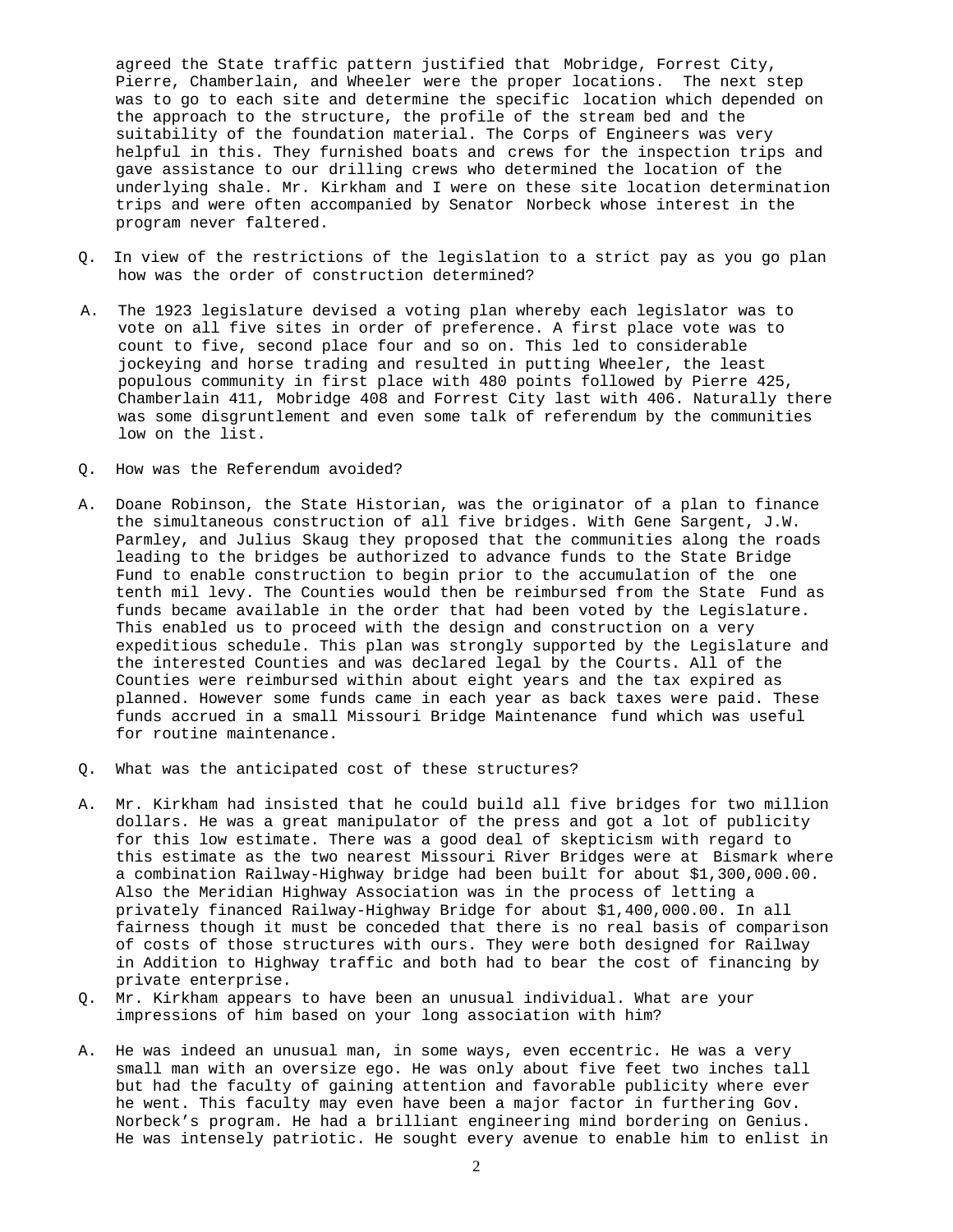the armed forces even though he was 46 years old at the time in 1917. He was the best publicist and wrote his own press releases for the wire service who cooperated with him willingly. He had a habit of approaching strangers in hotel lobbies and at the State House directly saying ″I'm Kirkham. I'm the man that is saving South Dakota millions of dollars on the bridge program ″. This approach was never considered to be anything but a personal oddity and never seemed to be resented. In fact Governor Norbeck, who usually did not relish anyone taking headlines from himself was very fond of him and their association was one of mutual admiration.

- Q. What had been Mr. Kirkham's professional background before being retained by Gov. Norbeck?
- A. I do not recall the schools that Mr. Kirkham attended prior to receiving his degree in Civil Engineering. His first employment was with D.B. Steinman in New York City. Steinman was probably at that time the most prestigious Bridge Engineer in the world. He became a senior designer with Steinman. From there he moved to the American Bridge Company in Pittsburg. There he became the youngest Chief Design Engineer that American Bridge had ever had. His position there seemed to be secure, but he soon developed some disagreement with his Corporate supervisors and resigned to take the position as Professor of Structures at Iowa State at Ames. He was very successful there and his graduates were in demand all over the United States by the Steel Companies and the Consulting Firms. He was immensely popular with his students due to his casual approach to the teaching process. He probably was the only Professor in the University to allow tobacco chewing in his classes and laboratories.
- Q. When he was retained for the program how did he organize his staff for the design of the bridges?
- A. Perhaps it was further evidence of his ego that every one of his first bridge designers was a former student of his. When he became Bridge Engineer in January 1919 he found two of his former students, Frank Cave and J. Harper Hamiltion already in Pierre in the road plans office. He had them transferred to the Bridge Department. In February 1920 he came down to Ames and selected myself, E.S. Hurwich and Galen Stroughton. We had been students of his who had left the University in May of 1918 to serve as Officers in WW I. We had been Juniors at the time and had returned to Ames in September 1919 to complete our Senior Year. He arranged with President Pearson to allow us to leave on March 1, and to consider our work with him to constitute our thesis and to graduate us in absentee. This made five of his students on board. When the class of 1920 was to graduate in June he brought three more of his former students up from Ames. This constituted his entire bridge staff during the first year. One local young man was employed as a tracer and draftsman. Eric Jacobsen. Another, James Johnson was used principally to secure foundation soundings. During 1921 Mr. Kirkham hired an experienced steel detailer, George Ilg, who had worked with the Steel Companies in Chicago but had preferred to come to South Dakota for the benefit of his health. In 1922 M.X. Wisda joined us from Ohio State University. This predominantly Iowa State group was the best testimonial of Mr. Kirkham's confidence in the efficiency of his own teaching.
- Q. Was design of the Missouri River Bridges immediately initiated?
- A. No. Exploratory work began leading up to final site locations, but the legislation determining the precise locations and sequence of construction was not passed until 1923, at which time we went at the design of the Missouri River Bridges in earnest. However the structures on the State Road System were not neglected. The State Highway Reports show that the aggregate value of the smaller bridges and culverts built during the years of the Missouri River program exceeded the cost of the big bridges in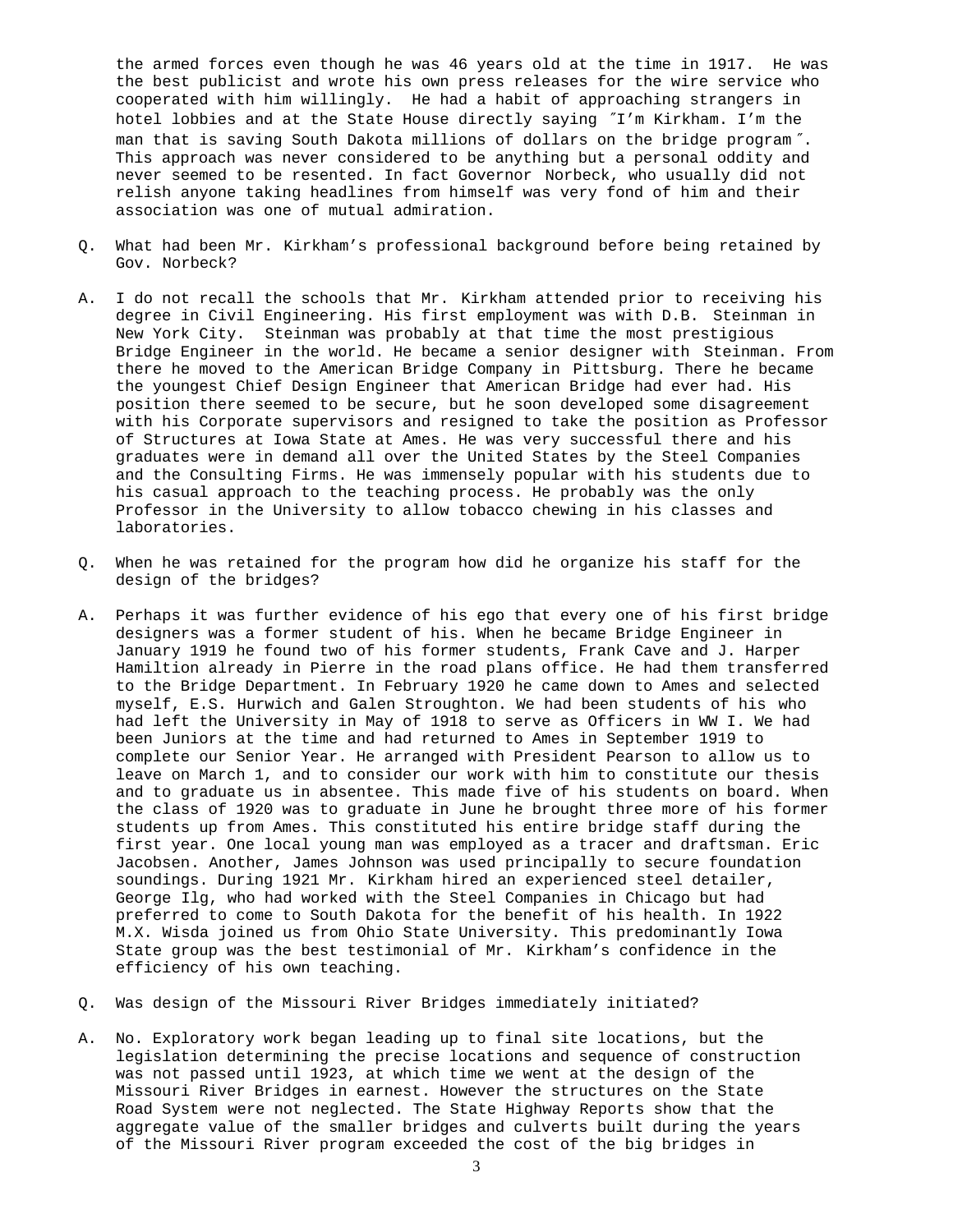every year by a considerable amount.

- Q. According to the legislative ballot the Wheeler Bridge was to be the first bridge built. Was there anything unusual about the bridge at this location?
- A. A group of local citizens had a vision of a Railroad that might be built at some later date connecting that area with Nebraska. To accommodate that group Mr. Kirkham did design the foundations to carry a possible future double deck Railway/Highway Superstructure which, of course, never materialized.
- Q. What determined the selection of type of foundation and superstructure?
- A. The foundation type was dictated by the underlying strata of Pierre Shale or equivalent material at all sites. The superstructure type was really dictated by the Corps of Engineers Navigation Requirements at that time. This required a clear span of 250 feet and 38 feet of clearance above high water. Of course the navigation for which the design was made never occurred. The arrangement of spans within these criteria was the result of adhering to the classic principle of economical bridge design; that maximum economy is achieved when the cost of the foundations is equal to the cost of the superstructure less the floor system. In many cases this can not be achieved due to over riding local agencies, but in the case of these bridges it was accomplished.
- Q. Was there anything unique about the foundation designs?
- A. Not really. Mr. Kirkham often referred to these foundations as patentable original designs. He knew they were not but it made good copy for the newsman. Each of the main piers consisted of two steel cylinders sunk to shale and into shale. Short steel I-Beams were driven inside the base of the cylinder was then filled with concrete. The main pier shaft was designed to take maximum ice pressure and was anchored into the top of the cylinders by short beam sections and large reinforcement bars. Two columns from the top of the shaft supported the bridge seats for the superstructure. The excellence of the designs lay in the key intelligent use of all engineering principles and not in any innovative breakthroughs.
- Q. There appears to be a repetition of type and span lengths at the various sites.
- A. The Pratt Truss was selected as the most economical for the range of spans involved. Most of the spans were 256 feet to provide the minimum lateral clearance required by the Corps. However at both Pierre and Chamberlain the underlying shale was so deep that the additional cost of the piers forced us to go to longer spans in order to achieve the economic balance that I referred to previously. This was achieved by using 300 feet and 336 feet spans at Pierre and Chamberlain. At all sites approach spans consisting of 64 feet deck plate girders were used outside the wetted perimeter of the river.
- Q. What were the specifications for the design of the structure?
- A. The spans were designed for a train of fifteen ton trucks which had been in use in Iowa designs and which conformed to the H-15 loadings later adopted by the Bureau of Public Roads. The roadway width was considered to be generous, 20 feet 8 inches between curbs. South Dakota had not yet developed its own specifications and special provisions were written for these bridges.
- Q. Were any special construction specifications written for the foundation construction?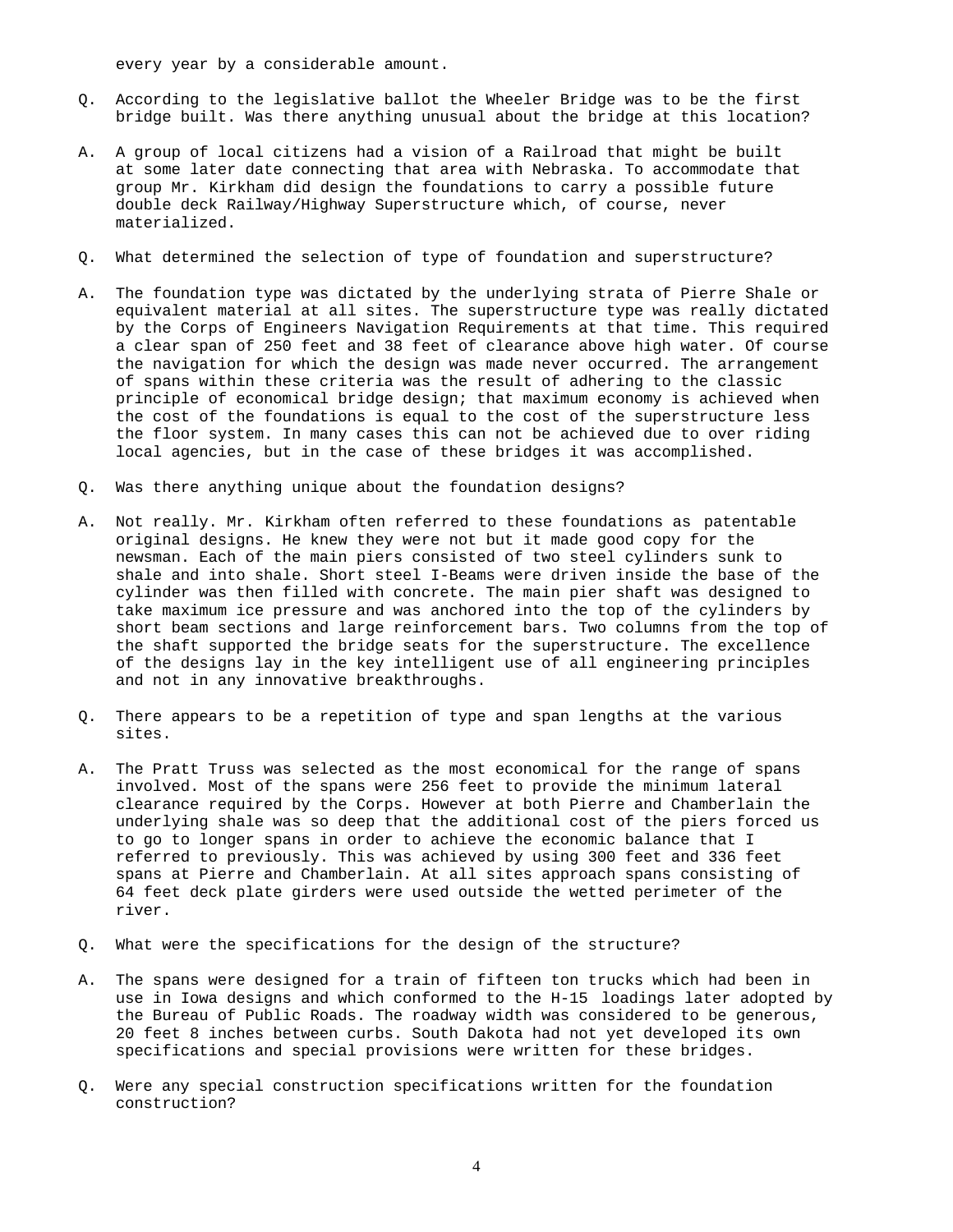A. The specifications for foundation construction were what was then called an End Result Specification. The contractor was allowed to use any methods and equipment that would finish the product, according to the plans. Actually there were only two methods which were feasible. One was to use open cofferdams formed by either wood or steel sheet piling. The other was to use air locks within the steel cylinders. In the case of the Pierre Bridge the Contractor elected to use the air lock method. The advantage of this method of course is that only the material inside of the cylinders had to be removed. The disadvantage is that only professional sand hogs can be employed at relatively high wages. They had to be certified as capable of working at pressures of 40 pounds per square inch and could only work four hour shifts. There was also the disadvantage of working men and equipment in very cramped quarters. In spite of these conditions the work progressed well to the satisfaction of both the State and the Contractor.

The contractors on all of the other bridges elected to use the open caisson method but the first one to open was the Mobridge structure.

- Q. According to the legislative ballot Wheeler was designated to be the first bridge but the first one to open was the Mobridge structure.
- A. That was the result of a successful effort by the Mobridge group to obtain financial support from the counties along Highway 12. Although Wheeler had first call on the mil tax, Mobridge came up early with their share of funds. Both bridges were designed at practically the same time and the Wheeler Bridge was let to contract first. However the contractor at Mobridge was able to finish his contract in a shorter time and the bridge was opened first. The other bridges were opened at intervals following the Mobridge opening in November 1924 and by 1926 all five bridges were open. What had originally been conceived to be a program for about twelve years, was actually completed in about three years and the people of South Dakota began to reap the benefits of the program sooner than they had expected.

- Q. What was the cost of the original five bridge program.
- A. The total cost of the program was about \$2,100,000.00. From the Highway Report the individual Bridge Costs were:

|  | Mobridge    | \$339,128.43 |
|--|-------------|--------------|
|  | Chamberlain | \$425,534.30 |
|  | Wheeler     | \$403,337.42 |
|  | Pierre      | \$461,124.20 |
|  | Forest City | \$450,586.92 |

- Q. How did that compare to the costs of other bridges over Missouri?
- A. It is unfair to make comparisons with the cost of other bridges, because they had been built by private enterprise and their costs had included the costs of financing, interest on money during the period of construction and the cost of right of way. Also the other bridges had included a railway crossing. For example, the Bismark Bridge was a Railway/Highway structure that cost about \$1,341,000.00. The Meridian Highway Bridge at Yankton was a privately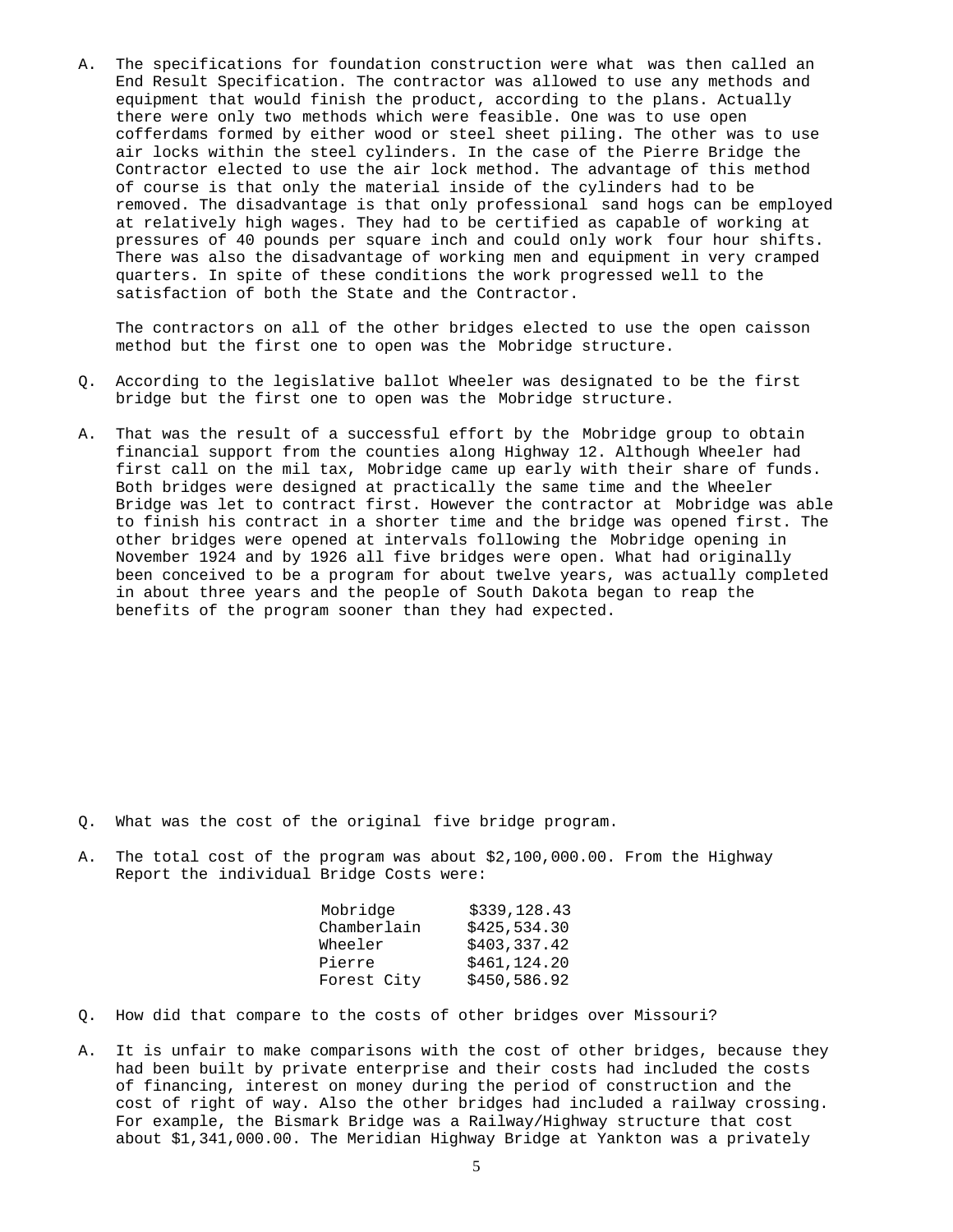financed enterprise that was built to carry Railway traffic and cost about \$1,400,000.00. Even though the bridges were very economically designed it is unfair to compare them with the privately owned structures although this was often done in the press.

- Q. You mentioned previously that during the period when the Missouri River Bridge Program was underway, the Bridge Department was also producing plans for smaller bridges that annually exceeded in value the cost of the bigger bridges. How did that occur when as recently as 1919 no real bridge program existed in South Dakota?
- A. To answer that, we must revert to the conditions that existed prior to the establishment of the Highway Commission in 1920. At that time there was no state agency to build bridges or to supervise the building of bridges by the counties. The State Engineer, at that time was Dr. Derr, had nominal duties related to bridges, but as far as I know did not furnish any plans. A professor Mangold had developed a standard set of small culvert plans, which were furnished to counties on request for use on county and township roads. These were very crude and uneconomical designs, the County Commissioner of each county were solely responsible for their own roads, bridges and culverts. The plans for these structures were furnished by the Bridge Companies who dealt directly with the counties. Several Bridge Companies had established themselves with the County Commissions and in reality honored each others territory and when a County required a bridge and held a letting each seemed to honor the territorial rights of the others and there was rarely any real bidding. The Companies furnished their own plans and for a single contract letting, one company might bid a Pony Truss, another a Through Truss or some other type. They would then go before the Commissioners and argue the merits of their bid and the Commissioners would select one of the bids. They had no engineering advice and the choice was purely an un-informed arbitrary selection. The legislators recognized this as a dangerous and uneconomical method and in the Horse Fall Act of 1919 the legislators took steps to correct it. They modeled the Act after the Iowa Highway Law. Mr. Kirkham had been associated with one of his former students, Thomas McDonald in writing this law and Mr. McDonald was then the head of the newly constituted Bureau of Public Roads. Included in this law was a mandatory provision that counties must obtain their bridge plans from the Bridge Contracts by the Highway Commission. This effectively stopped the previous system and aroused the resentment of the Bridge Companies. However, the governor and the legislature resisted all lobbying efforts to change the provision. From that time on all County Bridge plans were produced in the Bridge Department until 1961 when the combined lobby of the Associated General Contractors and the Consulting Engineers became strong enough to get the provision struck from the law.
- Q. How was it possible to handle this new and previously non-existent load of work?
- A. It may sound improbable to the present day engineers, but Mr. Kirkham got his staff to work a large proportion of the time at night without any thought of overtime pay. I do not remember that any one resented it. There was a job to do and we thought we had to do it. Overtime work was not uncommon until the Missouri River Bridge Program was complete.
- Q. How did the counties respond to the requirements of the new law? How did they provide you with the data necessary to design their bridges?
- A. The counties responded very favorably. While none of them had an engineer in their employment they all had a county highway superintendent. These men were usually very practical men with a lot of common sense. We developed a bridge data sheet for them to make a sketch of the bridge site, both in plan and elevation. We also required them to furnish data from local residents as to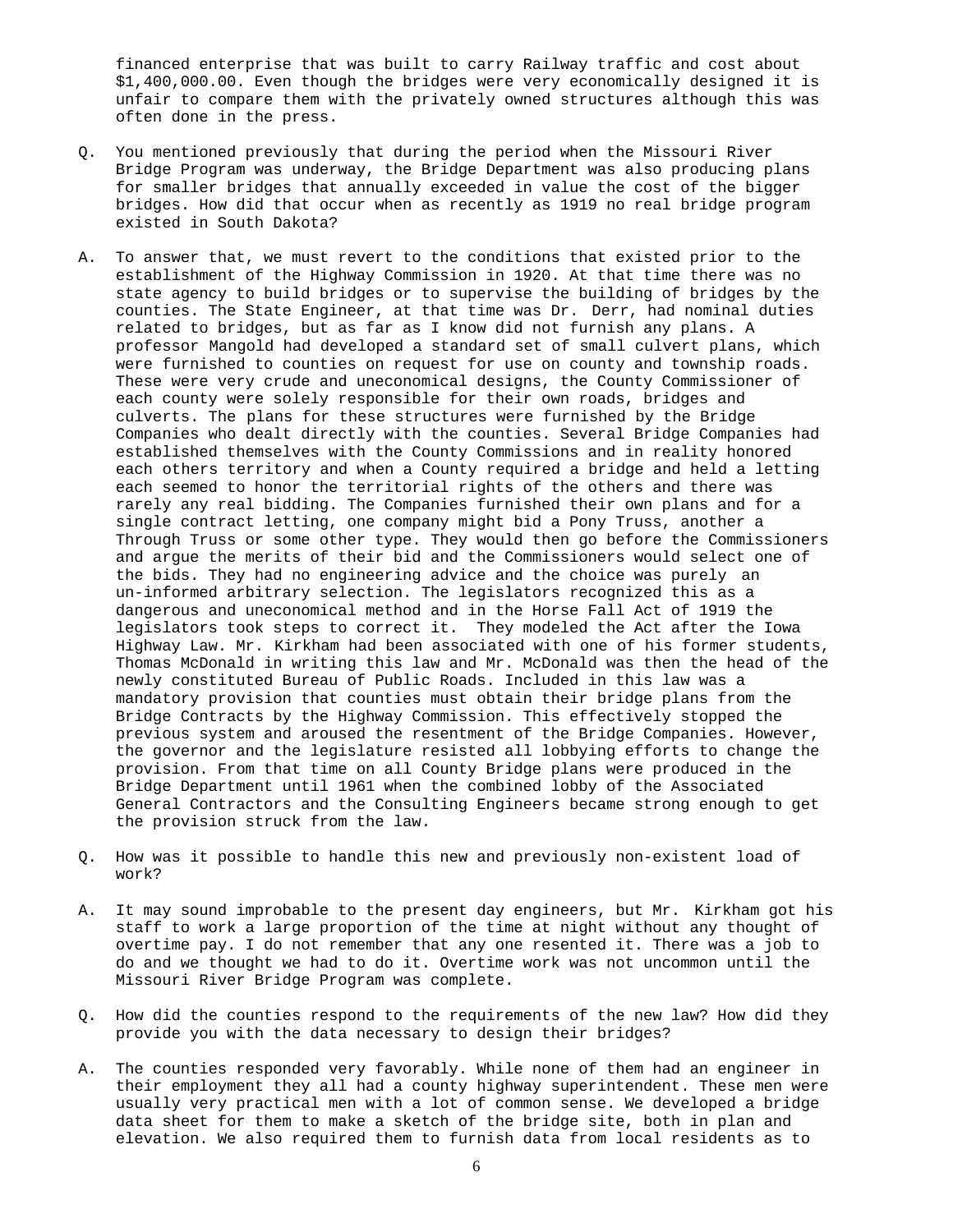high water and drainage area, soundings for foundations and stream bank characteristics. If the bridge was a small one or if only a culvert was indicated the superintendents bridge data sheet was usually all we required. If the structure was to be over a large stream or if unusual conditions existed someone from our office would make a personal inspection. During this period we really had three separate programs underway, the County Highway Structures, Structures for the State Trunk Highway and Federal Aid System, and the Missouri River Bridge Program.

- Q. The production of plans for this unusual combination of programs must have posed may problems. What were some of the production plans developed to meet this situation?
- A. One of the first steps was to develop economical standards for the commonest types of structures. For example, culvert standard plans were developed for sizes four by four up to triple ten by tens. For openings of smaller size either metal or concrete pipe was used. I-Beam spans were commonly used for spans of twenty four to fifty feet. Pony Truss standards were used for most of the fifty to ninety foot spans. Through Trusses were used for spans over 100 feet. These were all provided in road widths of 16, 18, and 20 foot widths for township, county or state highways, depending on the importance of the highway. Twenty foot wide bridges were considered to be ample for all of the highways in those times. We also developed standard piers and abutments for all of these super structures. When a bridge crossing was required that did not have any unusual features it was possible to assemble the proper length of span, with appropriate standard piers and abutments and thus produce a structure plan that could be let to contract in a minimum of time. Most of the counties were getting away from the old wooden bridges but some of them still wanted that type so we had to have timber bridge standards available. A very high percentage of the sites did not lend themselves to the use of standards and these required complete special studies and plans.
- Q. Apparently these activities started up just months after the enabling legislation was passed. What facilities were available to accommodate the newly required technical activities?
- A. No real facilities were available. The Plans office was set up on the vacant upper floor of the Dakota Central Telephone Building. Later in the year it moved into an old one story building known as the Fitch Block. It was located where the present First Federal Savings and Loan building now is. The Bridge Department was housed in the Capitol Building. The east entrance on the ground floor was closed and we had six drafting tables in the east vestibule. A plywood cubicle just inside of the hall adjoining the vestibule became Mr. Kirkham's office. There was no blueprint room or machine. We made our own blueprints using sun frames. We would place our tracings and blue paper in the frame in the dark entrance to the basement from the vestibule, carry it outdoors to the sunlight and expose it by guess. If there was no sun we could not make any blueprints. When legislature was not in session we sometimes moved into the House of Representative lobby. At other times the Senate lobby and during the NRWR Program in the thirties we used both the Senate and its lobby. Later we moved into the upper floor of the C & NW Railway Station. We never had any permanent offices until the Capitol Annex was built in the late thirties. Even under these adverse conditions the Highway Commission became a respected organization among the other members of the National Association of State Highway Officials.
- Q. To return to the Missouri River Bridges and Mr. Kirkham, what was his reaction to the completion of the program for which he had originally been retained?
- A. He seemed to be a little lost without the big challenge that he had faced during the early years and his interest strayed to other fields. He was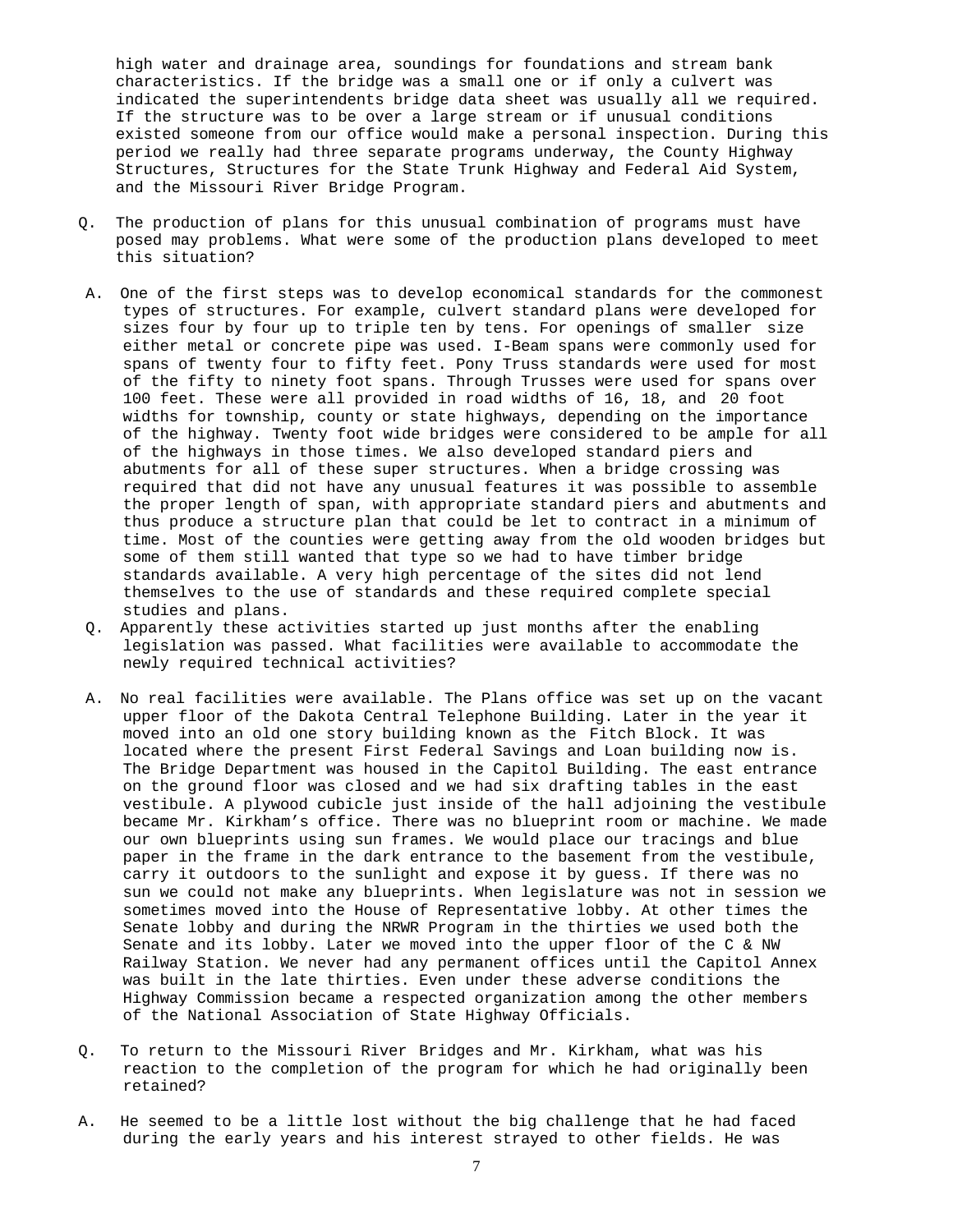retained by the city of St. Joseph, Missouri to make a preliminary study for a bridge over the Missouri River at that point. We did the design and drafting work for his report after hours, for which he paid us. He did not get the final contract but resigned from South Dakota in 1928 after a squabble with the Highway Commission, which was not an uncommon event as Mr. Kirkham would not tolerate any real or fancied interference in his department. By that time the original staff of engineers was reduced to Harper Hamilton and myself. Hamilton became Bridge Engineer and I became the Assistant. The original staff of the Bridge Engineer's office each moved on, Frank Cave moved to Bismark as Assistant Bridge Engineer of North Dakota. Stoughton had joined the Standard Bridge Company of Omaha. Barrett had left the profession to run the family owned Bank at Mitchelville Iowa. Stenstrom had joined Pittsburgh-Desmoines Steel Company in Des Moines Iowa. Hurwich had moved into the bridge contracting business in Springfield, Illinois. Ilg had returned to Chicago, I do believe Mr. Kirkham's employees were able to get better jobs because of their association with him.

- Q. What about Mr. Kirkham?
- A. He tried retirement at first but was not satisfied. He and his son-in-law had an orange grove operation near Mercedes, Texas but he tired of that. He returned to the academic field as Research Professor at the Oklahoma State University at Stillwater, Oklahoma and after about ten years retired and went to Omaha where he helped his son to start a consulting firm of Kirkham-Michaels. The firm is still active under that name although both Kirkhams are now deceased.
- Q. With the West River united with the East River united by the completion of the Missouri River Bridges what was the remaining activity of the Bridge Department?
- A. The Department settled into a normal routine of furnishing bridge plans for the Counties and the State Trunk Highway System. We revised and improved all of our standards for all types of structures. During this period we also developed some of Governor Norbecks more imaginative ideas for making the Black Hills Highways more attractive as tourist routes. One of these projects was the Pigtail Bridges on the Iron Mountain Road. This was a cooperative project between the Custer Park Board, the US Forest Service and the State Highway Commision. I was informed later by a Park Ranger that more tourists took photos of these bridges than any object in the Hills except Mount Rushmore. The two tunnels on the Iron Mountain also were constructed. Tourists marveled at the fact that Mount Rushmore was visible through the tunnels. The fact was that the tunnels were unnecessary but were conceived by Norbeck to be spectacular views of Rushmore for the tourists. Both the Pigtail Bridges and the tunnels cost much more than the normal highway construction, but were considered to be worth it to make the road more attractive for tourists. Another of Senator Norbeck's concept was a large open spandrel concrete arch over Beaver Creek Canyon on the Wind Cave road. Normally we would have crossed the canyon at its head with about a triple ten by ten Box Culvert. However Senator Norbeck insisted that we turn the road south along the river of the Canyon and build the spectacular arch where it would be visible to tourists for about a quarter of a mile on its approach. It cost much more than a normal crossing but still is an attractive scene on the Highway. By this time Harper Hamilton and myself were the only two left of Mr. Kirkham original staff. When Mr. Kirkham left in 1928 Hamilton became Bridge Engineer and I became Assistant. When Hamilton resigned in 1931 I became Bridge Engineer.
- Q. The Great Depression was coming on at that time. Did that slow down the bridge construction program?
- A. On the contrary, new programs were initiated that required expansion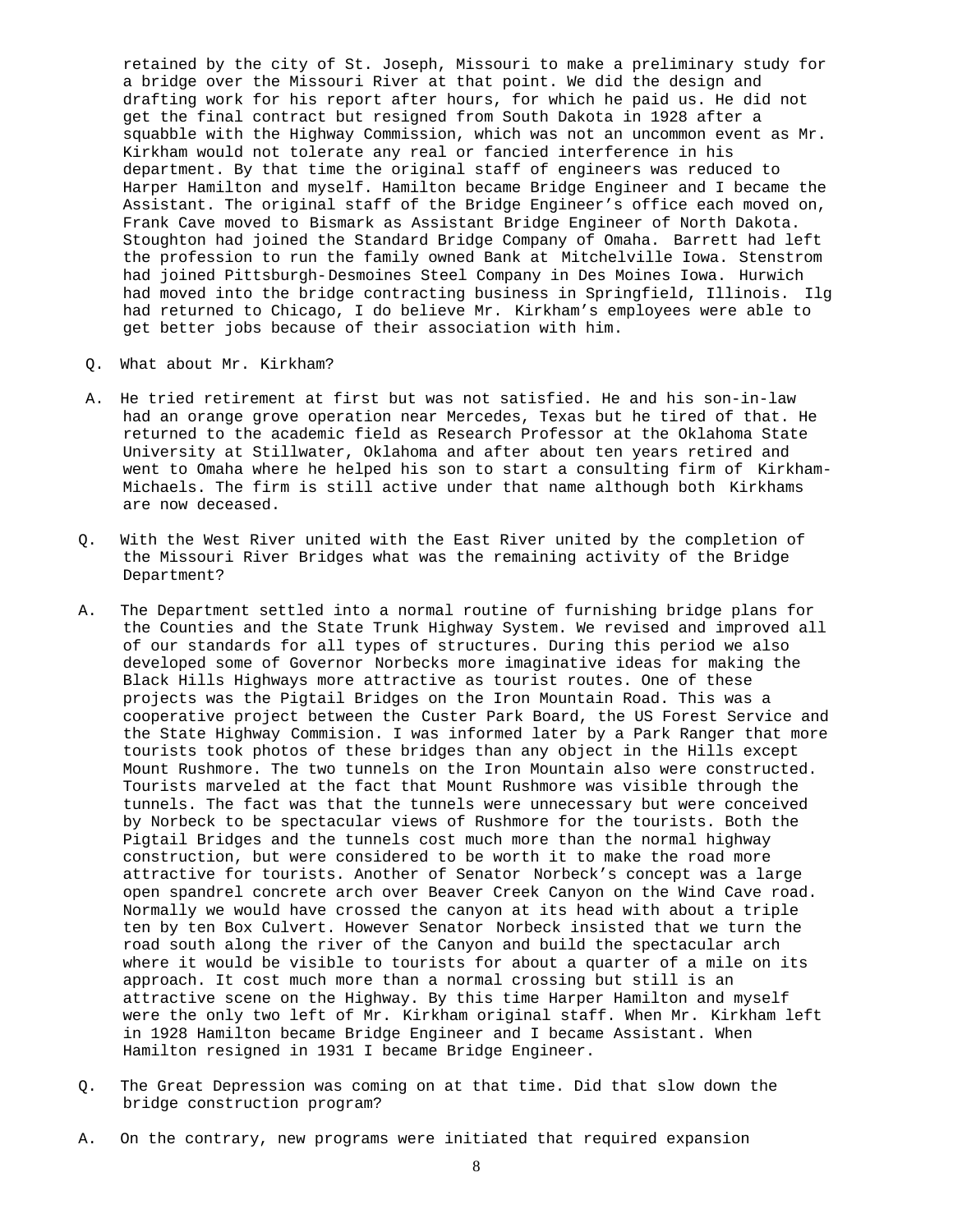although the political situation which existed did give us some problems. A change of administration occurred and Governor Tom Berry appointed a Highway Commission Secretary in charge of personnel. He was a firm believer in the spoils system and proceeded to discharge all of the engineering force of the previous administration. I was the last one and I had been notified that I was to go. I had already made arrangements for another job. However, at that time Gardner Gantz, a son-in-law of Senator Bulow from the Anaconda Mining Company in Peru arrived to become Highway Engineer. He was a professional and was horrified to find that all of the experienced engineers had been let go. After some stormy sessions with the Highway Commission and a conference call to Senator Bulow he got the carnage stopped and I was told I was to continue as Bridge Engineer. The Roosevelt administration initiated some make work programs, one of which was the National Work Relief (NRWR) Program. The Federal Government under this program funded projects on County and Township Roads that would be high in labor and low in materials. This required that we furnish plans with that objective in mind even though the total cost might exceed that of a properly designed structure. Each County submitted several applications for these projects and we were forced to expand our staff. Fortunately, engineering jobs for new graduates of the School of Mines were not plentiful and we were able to secure an adequate number of young men from the schools at Brookings and Rapid City to get us through the emergencies. When this program was under way another similar program, the Grade Crossing Elimination Program was initiated. The objective was to eliminate as many as possible of the Rail Constructed and provided employment for the employees of the bridge contractors. At this time the Railroads have abandoned the trackage under most of these structures.

- Q. What followed these emergency programs?
- A. These continued into the late thirties and in 1940 the highway program slowed down as it became evident that we were going to be involved in the war that was going on in Europe. The National Guard units of most of the States were called into active Service in November of 1940, ostensibly for one year of training. However, most of us realized that it was probably a prelude to our entry into the war. I received military leave of absence and went to Fort Ord as a Battalion Commander and later as Executive Officer and Commander of South Dakota's  $147<sup>th</sup>$  Field Artillery. We completed our training at Fort Ord and embarked for the Phillipines in November 1941. We were seven days west of Pearl Harbor when that attack occurred. We were diverted to the South Pacific and served in multiple combat operations until late 1945 when Japan capitulated and we were released from service. My Assistant, Phil Schultz acted as Bridge Engineer during my absence until my separation from the Service in September 1945.
- Q. What was the activity of the Bridge Department during the War Years?
- A. I really do not know. However, when I returned Phil told me that the only bridge construction during that period had been at Red Shirt leading to the bombing range for Ellsworth Air Force Base at Rapid City. I believe that the entire US Highway Program had been put on stand by to to divert the entire effort and materials to the War Effort.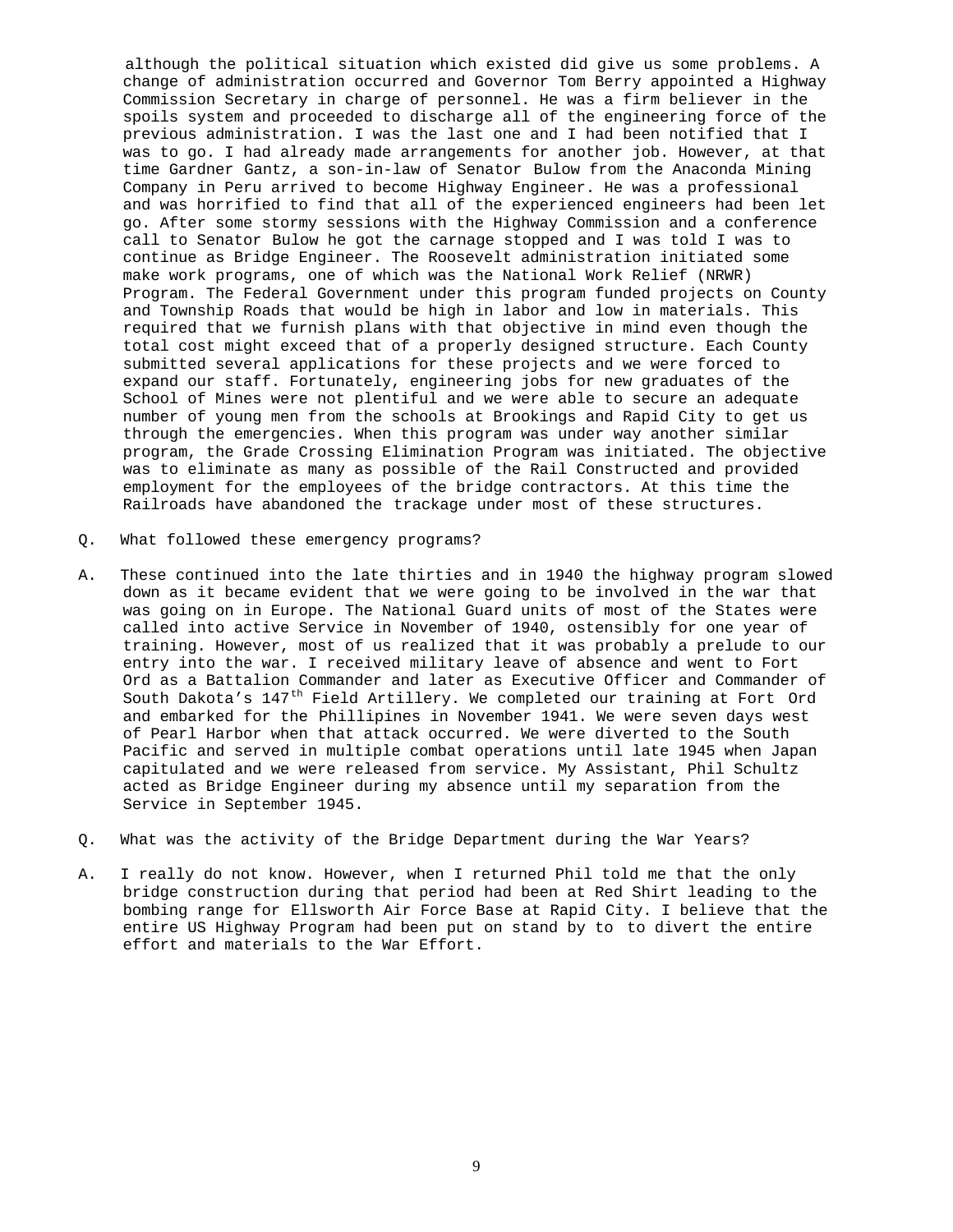## **Oral History Project Missouri River Bridges 1946 - 1970**

 Interview: Kenneth R Scurr, Bridge Engineer, by Emory Johnson, Professor of Civil Engineering at South Dakota State University at Brookings SD. (This is a second segment covering the period following WW II)

- Q. Upon returning from the Pacific in late 1945 did you immediately resume your duties as Bridge Engineer?
- A. There was a slight delay while I was trying to get separated from the Armed Forces I had left my command of the  $147<sup>th</sup>$  Field Artillery in order to get home in time to attend the graduation of my son from West Point in June. I applied for separation at the earliest possible date. The processing was slow and when my son was assigned to Fort Sill for three months of post graduate Artillery training I maneuvered to get assigned there to await separation. When the end to his training approached I redoubled my efforts for separation, but was told that it would probably be December before I would be released. I then telephoned to Gene Meeker, the Highway Engineer and dictated a telegram for him to send to the Commanding General of Fort Sill. This telegram urged my immediate separation on the basis of emergency arising from the resuming of Highway activity following the long hiatus during the war. Another telegram followed the next day from Gov. Sharp asking that my separation be expedited. This got action started. The following day a telegram from Senator Bushfield's office went to the next higher headquarters requesting the same thing. The next day a telegram from Sen. Gurney, who was a ranking member of the Armed Forces committee was sent to the Pentagon. With this kind of political firepower my release came through and I was able to leave Fort Sill on the same day as my son and I returned to Pierre to resume my activity as Bridge Engineer.
- Q. What was the immediate program for the Highway Commission at that time?
- A. The immediate task was to catch up on the backlog of construction that had developed during the war. However at the same time negotiations commenced concerning the bridge replacements that would be required by the construction of the Missouri River Dams under the Pick- Sloan Plan by the Corps of Engineers. Hearings were conducted by our Congressional Personnel, involving General Pick and General Wyman and the Engineering personnel of the Omaha Office of the Corps. These negotiations were conducted for the State by Harvard Rempfer, who had become State Highway Engineer, Frank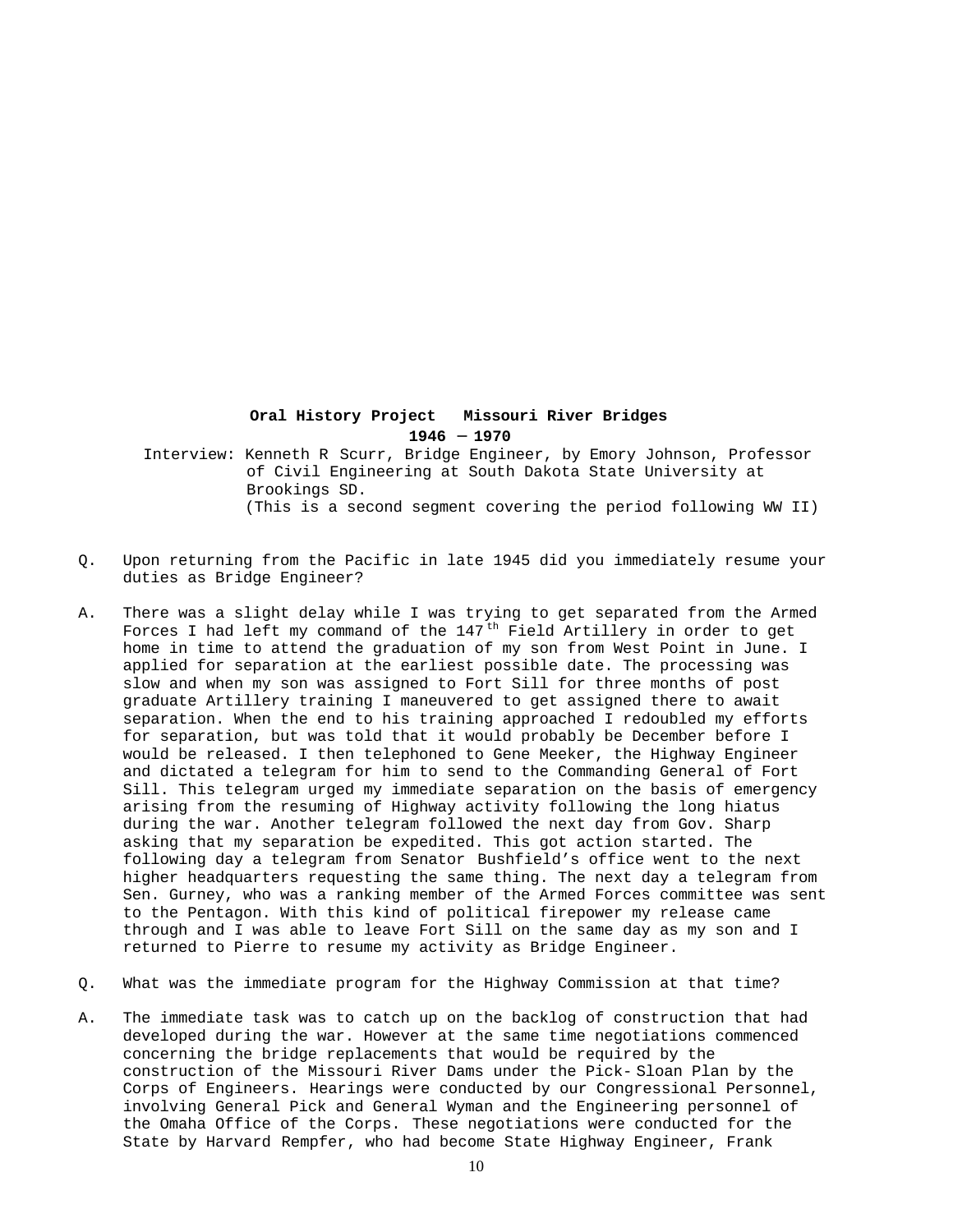Mitchell an Attorney who was acting as Secretary of the Highway Commission and myself.

- Q. What did these negotiations involve?
- A. Initially the Corps took the position that they would only reimburse the State for the cost of the original bridges. However they quickly abandoned this approach for one of replacement of the bridges in kind. The next argument was that they would only pay for a bridge of the same roadway width and capacity as the original ones. However, in the end, they agreed to replace the structures with roadway widths and capacities of current standards.
- Q. Did the replacement agreement apply to all of the original bridges .
- A. Not at first. The Corps held the position that the crossing that they were providing on the Gavins Point Dam was an adequate replacement for the Wheeler Bridge. We never agreed to this, but we did not have a replacement agreement until Sen. Francis Case finally got legislation through obligating the Corps to participate. He originally requested full replacement commitment as in the case of the other bridges. The Corps then proposed to participate up to a certain amount with the State to provide any excess cost. Sen. Case called me and asked if the amount that they proposed, \$4,500,000.00, was adequate. I advised him that it was, and the legislation was passed. This bridge was known as the Platte-Winner Bridge and was dedicated as the Francis Case Bridge, rightfully in his honor. It later became involved in a lawsuit that is a story in itself.
- Q. What was the sequence of replacement of the original bridges .
- A. This was determined by the order in which the Corps constructed and closed several dams. The first dam to be closed was the Gavins Point Dam near Yankton. This provided a crossing to which Highway 18 was detoured. This enabled us to close the Wheeler Bridge and to plan to use the Wheeler spans at Chamberlain. An original plan was to use these spans to extend the original Chamberlain Bridge. However the new elevation of the reservoir created by the Fort Randall Dam would have reduced the clearance above high water to less then the 38 feet required by the Corps, for non-existent barge traffic. In view of this requirement our plan had to be changed. The new plan called for reconstructing the bridge about one half mile downstream, at a higher elevation. An economic study was made that determined that the most economic structure could be built by using the old Wheeler spans with the old Chamberlain spans on new foundations.
- Q. How was this accomplished?
- A. The new foundations were designed for a dual roadway structure using the old spans side by side on the new foundations. The four 336 foot spans from Chamberlain were paired and the five 256 foot spans were to be paired after they were transported from Wheeler. One new 256 foot span was required to complete the pairing of the Wheeler spans. This was fabricated from the original plans in our files.
- Q. How were the spans to be removed from their original sites to the new foundations?
- A. The floors were to be removed and the bridges were to be picked off their original piers as the level of the lake rose after closure of the Fort Randall Dam. This required co-ordination with the Corps in raising the reservoir levels.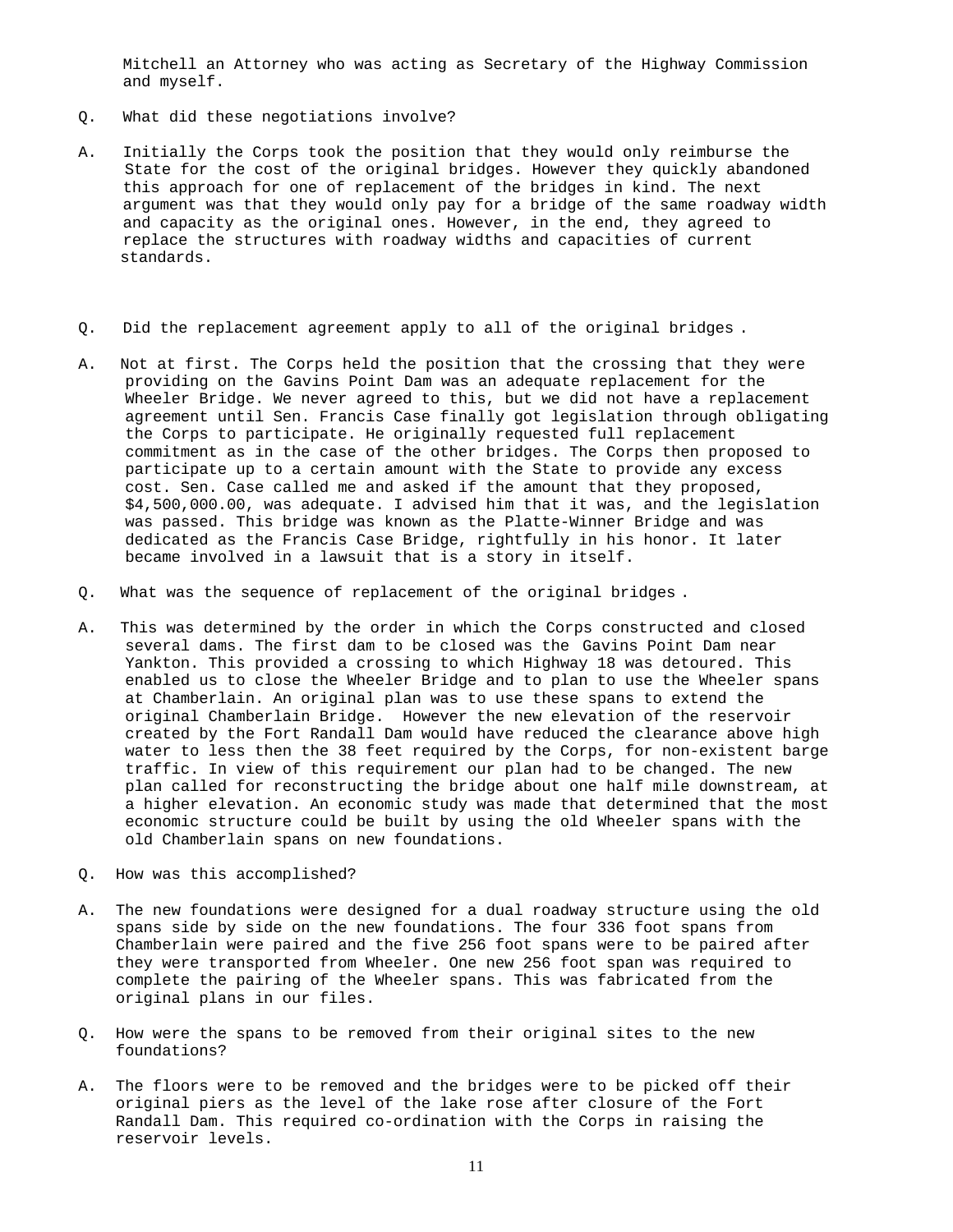- Q. When was this accomplished?
- A. Although the plan was developed in the late 40s, the Korean episode required our National Guard 196<sup>th</sup> Regimental Combat Teams to be called into service in 1950 and there was another period of reduced activity until we were released from service in the fall of 1952. In the meantime the Fort Randall was closed and the water levels began to rise to the point where the plan to lift the Wheeler spans off their piers could be accomplished.
- Q. What were the unusual methods involved in this project.
- A. One unusual feature was that we permitted the contractor on the substructure to use insulated forms for the concrete in the piers which were poured during a rather serve winter. This eliminated the inconvenience and danger in using gas fired heaters and blowers to prevent damage to the concrete by freezing. The concrete was placed in the forms at a temperature of about 70 degrees F , and the heat generated in the chemical action involved in the setting up process raised the temperature, within the forms, to about 100 degrees F. The heat was gradually reduced, for about twelve days until the forms could be removed safely. This apparently was a first in winter construction. It was written up in many of the technical journals, and the Manufacturer of the insulating blankets for the forms used it in his advertising for several years.
- Q. The actual transportation of the spans was also unusual.
- A. Yes. The contractor showed great ingenuity in the design of the rigging and the barges for the movement. The Corps was especially helpful in this project. They made available units of special barges that had been used in WW II to make floating temporary docks in land and off-loading operations. They also made available some power units called ″Mules″ to propel the barges. This was very difficult as the Missouri was still a flowing stream as the barges moved upstream near Chamberlain. The Chamberlain spans did not offer as many difficulties as their movement was limited to one half mile down stream. However, the contractor successfully moved the spans without incident.
- Q. Was Traffic at Chamberlain interrupted when the spans were moved downstream to the new piers?
- A. No. We made arrangements with the Corps to borrow enough Bailey Bridge units to make a low level crossing above the original bridge, which stayed in service until the reconstructed bridge could be opened. In fact the very day on which the new bridge was opened the Bailey Bridge was washed out by the rampaging Missouri. Very little was salvaged. However, this loss was chargeable to the bridge cost under our reimbursable agreement and did not cost the State anything.
- Q. A new bridge has since been built at Chamberlain on I 90. Why was that necessary?
- A. The dual bridge was built before the Interstate Program was authorized in 1956 and does not conform to Interstate Standards either as to location or design capacity, although it is perfectly adequate for the purpose it now serves, as a local connection between Chamberlain and Oacoma.
- Q. Was there a considerable saving in utilizing the old spans instead of Building an entirely new structure?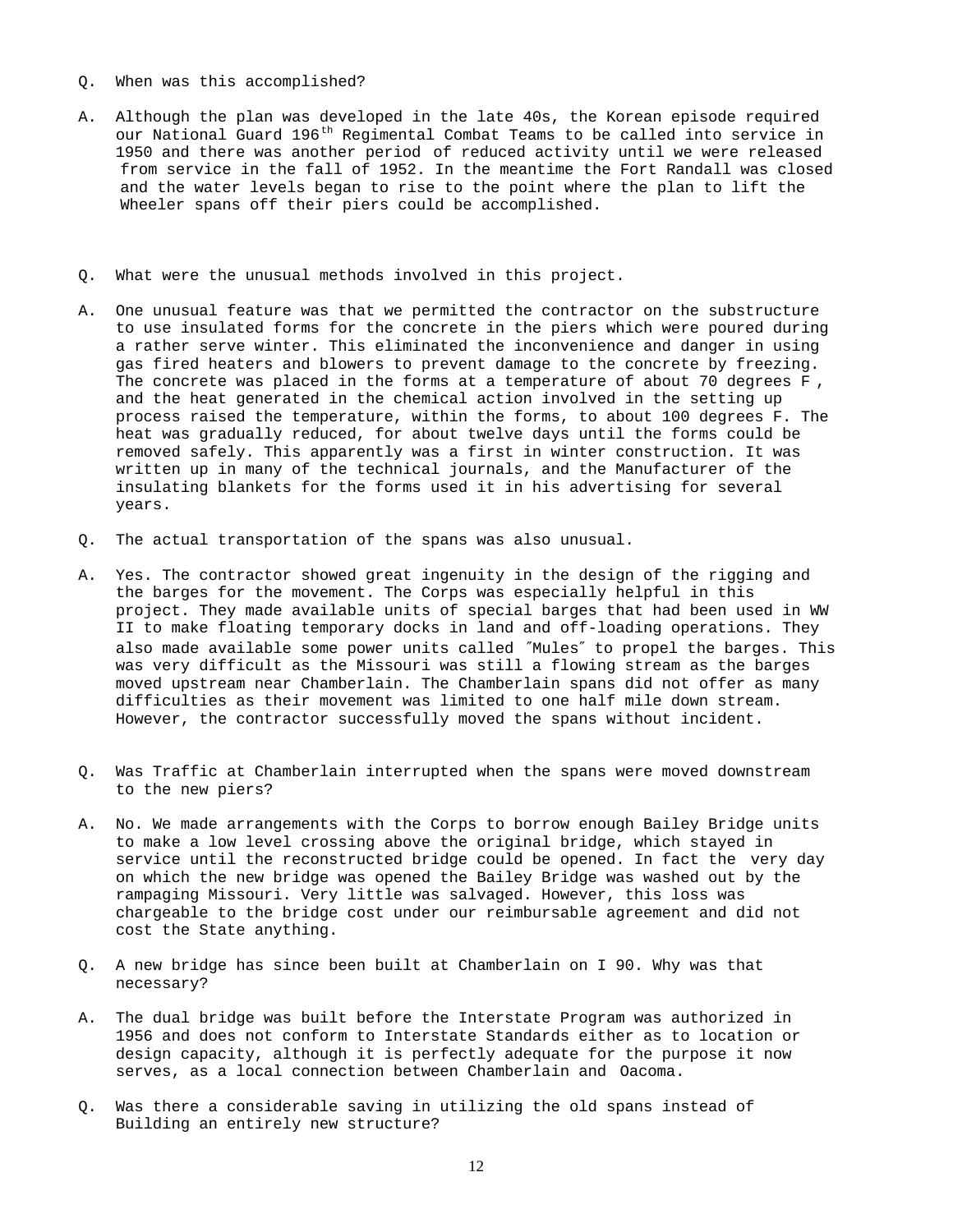- A. There was an estimated saving of about three hundred thousand dollars difference in construction costs. Additionally the old spans would have to be removed to Corps Standards which would have cost an estimated \$150,000.00. Also there was the economic advantage of using valuable material instead of wasting it.
- Q. If the re-use of old spans was successful at Chamberlain, why was it not considered at Forest City and Mobridge?
- A. The situation was vastly different at Forest City and Mobridge. The maximum operating level of the Oahe Reservoir plus the standard clearance required by the Corps required the piers to be very high at both locations, about 190 ft. at Forest City and about 160 ft. at Mobridge. The cost of the additional piers, if the shorter old spans were used was such that the economic balance was destroyed and the use of the old spans would have added an estimated \$1,000,000.00 to the cost of each bridge. The final cost of construction of the two new structures, each about 5,000 ft. long, was approximately \$4,500,000.00 for each. In addition to the direct saving was the added benefit that both of the old bridges remained in service while the new bridges were being built. If the old spans had been used it would have been necessary to detour US 12 traffic over US 212 while the Mobridge construction was in progress, and US 212 traffic over US 12 while the Forest City bridge was under construction. The indirect, costs to the traveling public was estimated to be in the millions, plus the inconvenience.
- Q. An article was written about these two bridges in the Engineering News Record in 1959. What attracted the attention of this technical publication?
- A. One of their senior editors spent about a week with us. He said they were attracted by the fact that these two structures were the longest bridges over any of inland waterways. All of the longer ones were in the coastal areas or in the Great Lakes area. He was also impressed with the low cost of the structures. All of the other long and high bridges, of course, in those areas were designed for multiple lanes and for carrying mass transportation while ours were designed for only two lanes and H-20 loading.
- Q. Was there anything unique in the design of these structures?
- A. Not really. The foundations were supported by clusters of heavy H-Beams sections driven to refusal in the underlying shale. These supported a very heavy concrete base. Above the base the columns of a T-Section rose to the bridge seat. The dimensions of the T-Section were reduced by 2 ft. at each 24 ft. of height, making it simple to support each successive lift of the concrete pour. The superstructure was of a conventional continuous steel truss design with cantilever arms supporting suspended spans. If there was any excellence, it was probably the fact that the details were economical, simple and easy to fabricate and construct. These things show up in a contractors bid and are conducive to low bid prices. In every case the bid prices were below our own estimates.
- Q. Apparently these two bridges were the lasts of the replacements for the original five Missouri River Bridges.
- A. They were the last ones under our original negotiation with the Corps of Engineers. Replacement of the original Pierre Bridge was not the responsibility of the of the Corps as the Big Bend Reservoir operating level did not affect the required clearance at the site. However, the bridge had become obsolete by reason of greatly increased traffic on US 14. The Highway Commission and the Bureau of Public Roads authorized its replacement in 1958 and the new four-lane structure was opened in 1960.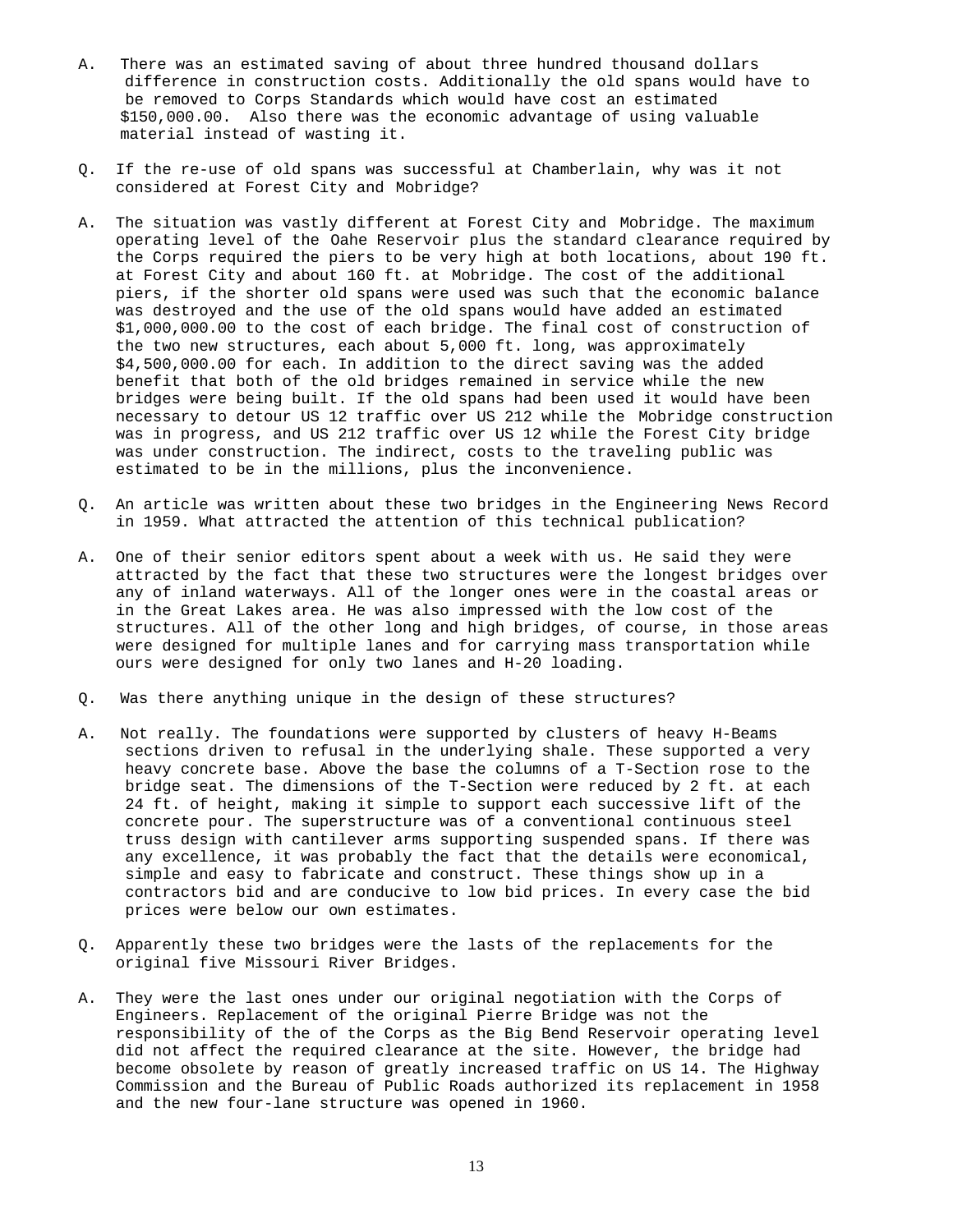- Q. The old Pierre Bridge still remains in place. Why was it not removed as all of the other old spans had been?
- A. Since the tail waters of Big Bend Reservoir were not raised above the high water elevation for which the original bridge had been designed the Corps made no demands that we remove it. However, if it ever should be removed they would require complete removal and disposal, to include removal of the foundations to the flow line of the river. As in the case of the old Forest City and Mobridge structures these spans have been offered free of charge to anyone who would remove them in conformity with Corps requirements. There being no takers, it is more economical to leave the bridge in place than to remove it. It cannot be considered unsightly in view of the fact that the old Railroad Bridge is there beside it. It could even be used in case of emergency, as a limited load by pass if , the four lane structure had to be closed for any reason. It would probably cost about \$150,000.00 to remove it.
- Q. Two more bridges not included in the original negotiations were built. How did these enter the program?
- A. Originally the Corps had contended that the backwater from the Reservoir up Grand River would not cause any problems for which they had responsibility. However a sizable segment of Mobridge trade territory was cut off as the new elevation of the Grand made the old bridges unusable. They finally agreed to a new crossing on a cost reimbursable basis. Although this bridge was about 4500 ft. long it really offered no problems. It consisted of continuous steel deck girders supported by concrete piers on steel piling driven into shale. The Platte-Winner Bridge above the Fort Randall Dam was a rather complicated affair from start to finish as I mentioned earlier. It was the finale to the program and deserves more detailed coverage later in the interview.
- Q. It appears that this program involved more than twenty million dollars in rather unusual and highly complicated structure design. How did a small department cope with such an increased load?
- A. Our original program of five bridges in the twenties was, in its day probably as ambitious as this replacement program and it never occurred to us that we could not do it ourselves. Some other states involved with Federal Projects simply abdicated and turned the bridge designs over to consultants. However, we were able to produce the plans for about one and one half percent as opposed to the usual six or seven percent consultant fees. The Corps recognized our capabilities and welcomed our willingness to co-operate. I think that this was also instrumental in securing very generous treatment from the Corps in all of our negotiations. It was necessary to expand our staff to almost thirty engineers at the peak load.
- Q. It was a real problem. At the same time that the Missouri river program was at its height, the Interstate program was implemented in 1956 and every Highway Department in United States was trying to recruit the very limited supply of Structural Engineers. We were specially disadvantaged by the fact that our scale of salaries was markedly below that of the more populous states. We advertised in all of the technical magazines and wrote to all of the large consulting firms and structural steel fabricators, hoping to get some of their employees who might be retiring by reason of age policy. These sources were unproductive. We canvassed the placement officers of the technical universities with excellent results, many of their new graduates being of foreign origin, being sent to U.S. schools for education. We were a little skeptical at first, but most of these young men turned out to be valuable assets. They all had degrees in Structural Engineering, some at the Masters level. During this period we had one Iranian, one Iraqian, one Taiwan Chinese, one Mainland Chinese, two Bombay Indians, three Phillipinos. Of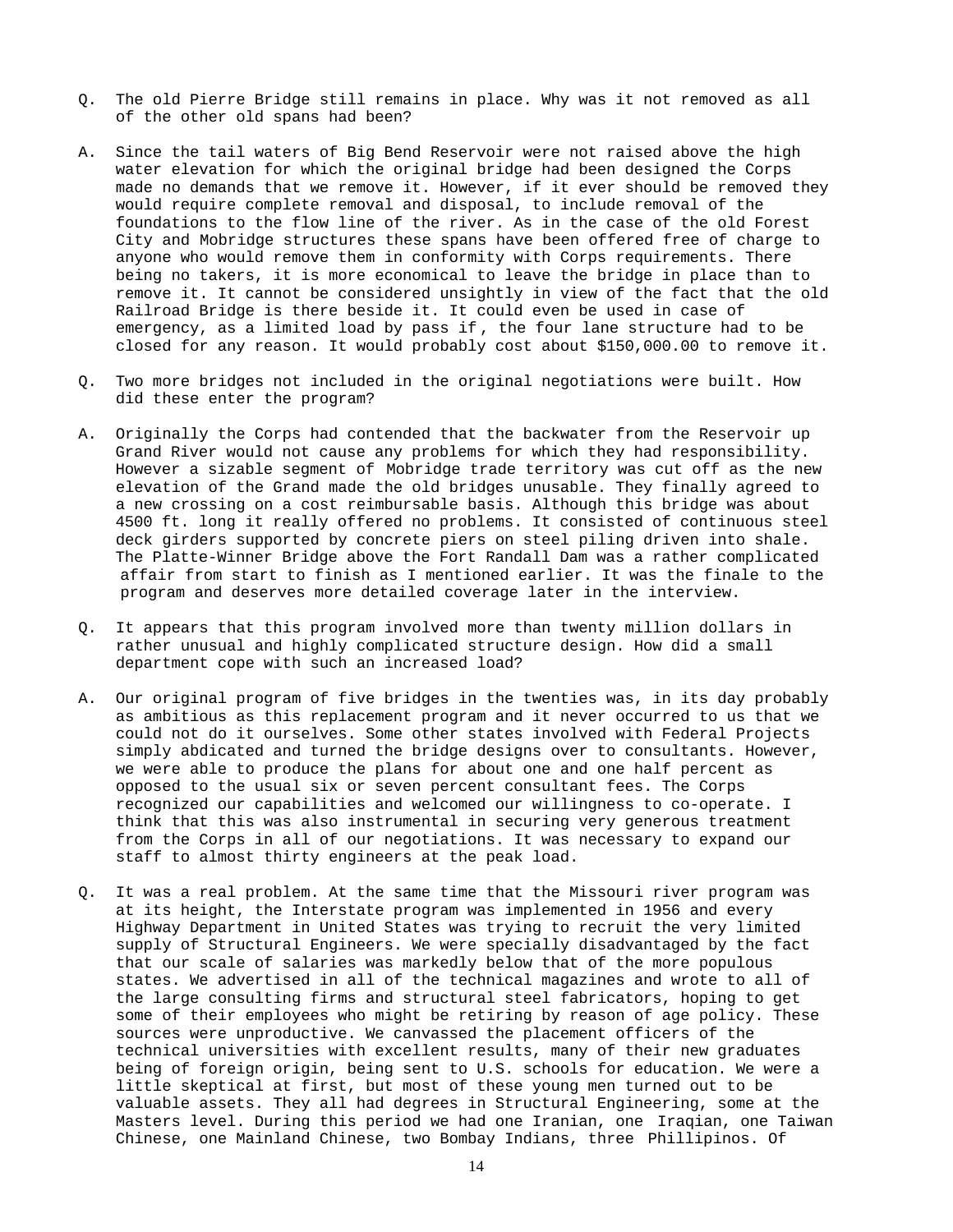these many remained in this country. The Iranian and the Iraqian are still in Pierre. One of the Chinese is a professor at Mich. State U., one is a professor at a small Ohio College, one Pillipino is at US Navy Yard in California. One Indian owns his own concrete pre-stressing yard in Bombay. Another Phillipino owns a pre-stressing plant in Manilla.

 Another productive source was the Lutheran Organization for serving displaced persons from Europe. From this source we procured three Latvians and one Hungarian. Elek Kirchner had been one of the Senior Engineers in his National Government before fleeing to Switzerland from occupied Hungary. The Latvians had advanced degrees from the University of Riga. One Latvian, Rudy Kreso is retired and lives in Pierre. Another Latvian is a Professor at North Dakota University. From the record of these foreigners you can see that we had been successful in assembling a high class Staff.

- Q. Were your facilities adequate to accommodate such a large and sudden expansion?
- A. They were not. The Interstate program was superimposed, together with the replacement of the Missouri River Bridges, on our normal program for which our drafting and office space was designed. However, the Corps recognized this unusual impact and co-operated with us by agreeing to allow us to charge the cost of expanding our facilities as a legitimate engineering charge under the reimbursable provision of our agreement. We met the situation by erecting a new insulated metal building near a maintenance building for highway equipment on Sioux Avenue. When the project was completed the cost was charged into the project and the Highway Commission used the building for other purposes.
- Q. This brings us to the Platte-Winner Bridge. In what way did this differ from the other replacements?
- A. In the first place it had not been included in the original agreement and it required special Congressional Action as I stated earlier. This was accomplished by Senator Francis Case, as I have previously stated. This provided for the Corps to provide \$4,500.000.00 and the State to pick up any excess. Fortunately we were able to design the structure so economically that the State did not have to pick up any over run.

Secondly, the conditions under which the construction must proceed were vastly different from those existing at the other sites. The other bridges were constructed before full impoundment had occurred. At those sites the flowing stream could be manipulated to permit most of the construction to proceed under near dry land conditions. At the Platte-winner site the Ft. Randall Reservoir had been operating at full capacity for several years and no control for the benefit of bridge construction was possible. An economic study was prepared as in the case of all of the other bridges, in which the possible types of structures were analyzed, both for feasibility and comparative cost. At the suggestion of some Corps personnel even a suspension bridge was considered but was discarded, as it was approximately 60% above the cost of the type finally selected. The most economical and practical type consisted of Steel Deck Girder Spans supported on large diameter pre-stressed concrete piling sunk to the under lying Carlisle shale. This type of construction had been successfully used in deepwater structures in the Puget Sound area and at Chesapeake Bay in Maryland. These 48 ″ hollow piling with 5″ walls can be fabricated in two ways. The Raymond Corporation casts the piling in sections, then strings them together on the pre-stress cables, stresses them and seals the strands into the shell. Dr. Arthur had developed a second method in Washington State. This consisted of continuous casting along the pre-stressing strands by a machine resembling a horizontal slip form. Dr. Anderson held the patents on this equipment. Both methods produced piling of equal quality. I wrote the special provisions to permit the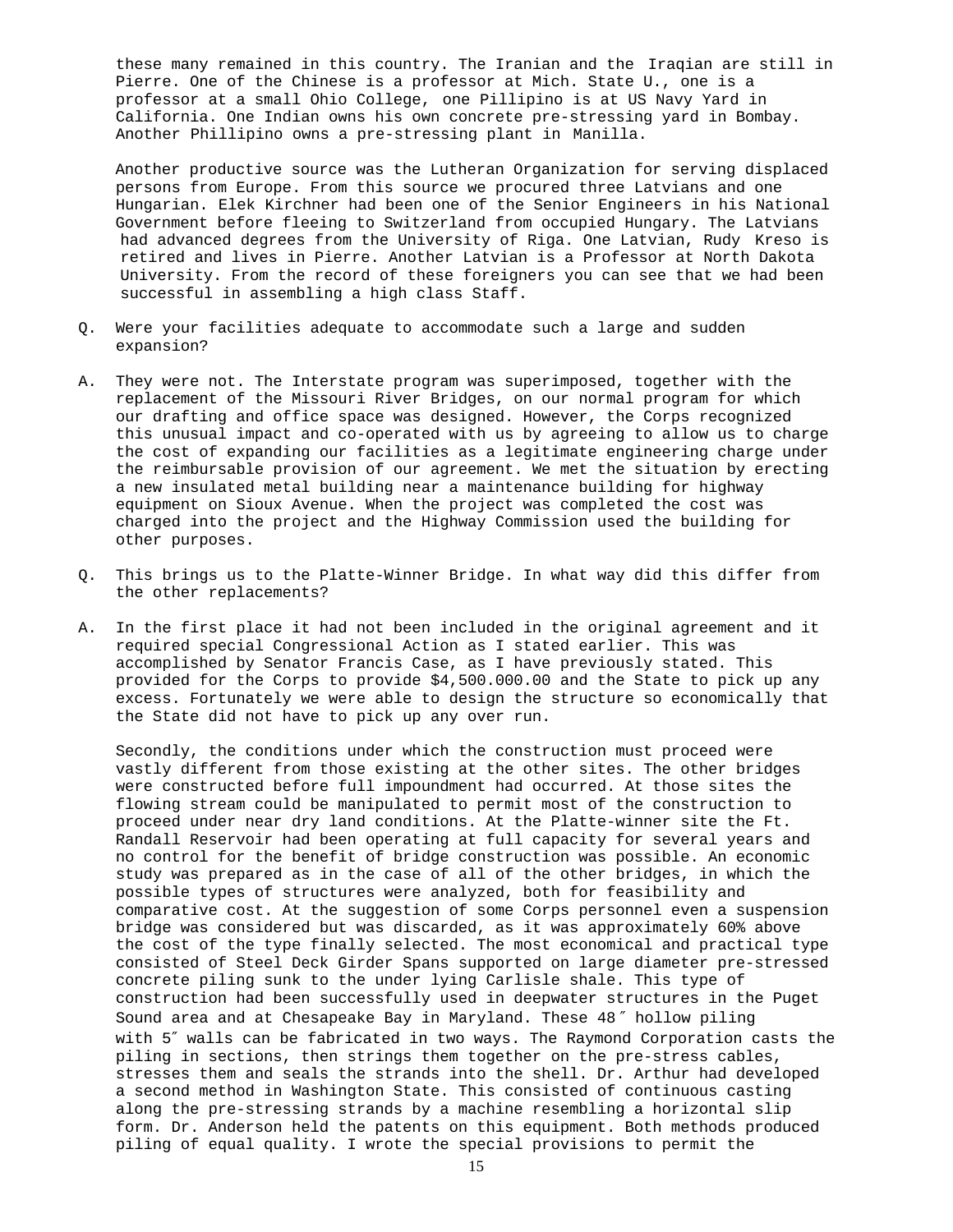contractor to use either method. The successful bidder, a Peter Kiewit Joint Enterprise elected to use the Anderson Method and equipment.

- Q. Was the casting done on site?
- A. Yes. A large area was located along an inlet from the reservoir from which the piling could be rolled onto floats and taken to the pile rigs at the pier sites. Some of the piles were 188 ft long, so their handling and transport into the leads was a major operation. The Anderson equipment functioned perfectly and there was no problem in producing perfect piling. Also the contractor had no problem jetting the piling to the required bearing on the Carlisle stratum.
- Q. After the piling were seated what was the next step?
- A. The special provisions required that a three foot seal of Class A Concrete be placed at the bottom of the pile next to the foundation material. Then a sand fill was to be placed to the level of the riverbed. Above that the pile was to be filled with Class C concrete to an elevation twenty feet below the top. The last twenty feet was to be filled with Class A concrete and an interior cage of re-bars was to be placed. There was no requirement of concrete for added strength in the Class C area. Its only purpose was to exclude water from the piling at elevations that fluctuations of the Reservoir might expose. The extra reinforcement at the top of the piling was to resist bending stresses transferred from the superstructure. The specifications clearly stated that all concrete placed in the piling was to be placed by tremie or drop bottom bucket methods. This was to prevent segregation of materials. It is a fact that concrete cannot be dropped, even in the air for more than a few feet without segregating into its components and losing its identity as concrete. It cannot be dropped through water at all without almost complete segregation. Unfortunately the bridge division was completely separated from the project once the contract had been let and had no voice in the selection of the Resident Engineers or Inspectors and no supervision of the construction in any phase.
- Q. What resulted from this situation?
- A. I can really only speculate based on my own after the fact observations. I do know that the State supervision was inexperienced. The use of tremie or drop bottom buckets is slow and meticulous work. It is my opinion that the Contractors Superintendent took advantage of the inspector's inexperience and convinced them that he could drop the concrete great distances without hurting the quality of the resulting product. At any rate that was the only scenario that would account for the disastrous results that led to several years of repairs to the damaged piling and the filing of claims for reimbursement for the cost of the repairs.
- Q. What happened to the piling that resulted in this damage?
- A. The contractor, as was later conceded had not placed the concrete by the specified method. The result was as I have previously described. The water, being the lightest of the components of the concrete had come to the top and stayed there while the other segregated components remaining below did not resemble concrete in any way. During Christmas Week of 1963, I believe, there was an extremely cold spell and the water freezing inside the piling ruptured them, effectively destroying them for their intended purpose. The superstructure contractor, the American Bridge Company, could do nothing until a satisfactory repair was made. This was the sole responsibility of the substructure contractor, Peter Kiewit Company.
- Q. Was it possible to make a satisfactory repair?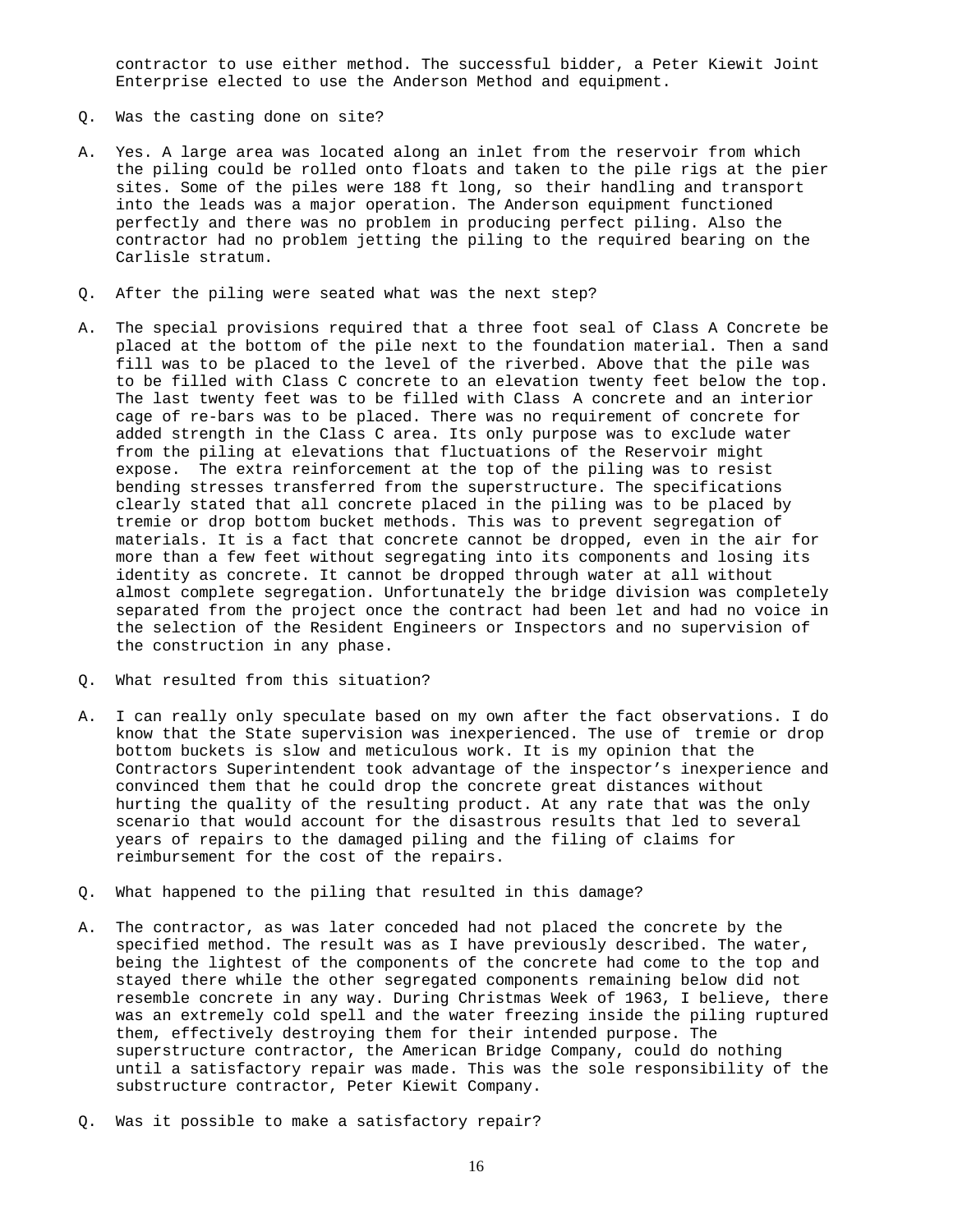- A. Yes. Although I was no longer connected with the State I have seen the plans and they are adequate. I believe a Kansas City firm, Ash-Howard and Needles, a very reputable firm made them.
- Q. Who paid for the repairs?
- A. Peter Kiewit filed claims for about \$2,500,000.00 with the Highway Commission. There appeared to be a strange desire on the part of the Highway director to accommodate the contractor and pay the claim. Several ploys were tried. A special board was appointed in 1964. At that time, though not employed by the State I wrote a letter to Gov Gubrood, setting forth the facts and threatening a taxpayers suit if the claim was settled out of court. I got wind of other schemes to pay off the contractor and wrote a similar letter to Gov. Boe in 1965. Late in 1968, or early in 1969 another effort was made. This, time the Asst. Attorney General assigned to the Highway Department, John Wehde, who had been on the case from its inception, was removed and a Special Counsel, a Mr. Bogue of Vermillion was employed by the Highway Commission. He called me and wanted to interview me. I agreed to meet him in the Attorney General's office, thinking that Mr. Farrar would be there. However he was in Rapid City. Before he could ask me any questions, I asked him ″Mr. Bugue, are you acting as an Assistant Attorney General? ″ He replied that he was not and that he was acting as private counsel by the Highway Commission. I then asked him if, with the Highway Commission as a client, it would not be logical, for him to recommend a settlement out of court if his client so desired.
- Q. What was Mr. Farrar's reaction to this ploy?
- A. When Mr. Farrar returned I related the interview with Mr. Bogue, word for word. He said that there was no way they could settle out of court without his concurrence. I told him that I thought the plan was make and end run around him by employing private counsel who would recommend the settlement and then to say that they had acted on advice of competent counsel. The next day he called me in and showed me a letter to the Highway Director and Commission. It was very brief stating that he did not approve of the employing of private counsel, that he directed John Wehde to take full charge of the case, that the Highway Commission without further delay bring the Kiewit case to trial stage, and that he knew of no legal way that the Highway Commission could reimburse counsel not employed through the Attorney Generals Office.
- Q. How did matters proceed from that point on?
- A. John Wehde did a masterful job of preparation. I spent many hours with him building information, giving depositions and referring him to promising sources for testimony. Peter Kiewit used an Omaha Lawyer and Elsworth Evans of Sioux Falls as their staff. They also took dispositions from all of the State witnesses. They went through our files and John, apparently to their surprise, insisted on going through theirs. They found nothing useful in our files but the amount of damaging letters in their files was surprising. Such things as a memorandum by their Mr. Gallimore of a conference in his room at the Holiday Inn. The opening paragraphs were discussing this Man Scurr who seemed to be causing a lot of trouble in arriving at a satisfactory arrangement. I had several copies of this memo made and treasure it dearly.
- Q. Who were the most effective State witnesses?
- A. I would rate Walter Grimes, the Foundation Engineer as the strongest witness that John Wehde used. He not only was effective in his own field but he made a small model of a glass miniature piling. He used this model to make it clear to the Judge just what happened when concrete is dropped instead of being placed by the method we had specified. He had made an 8mm movie of this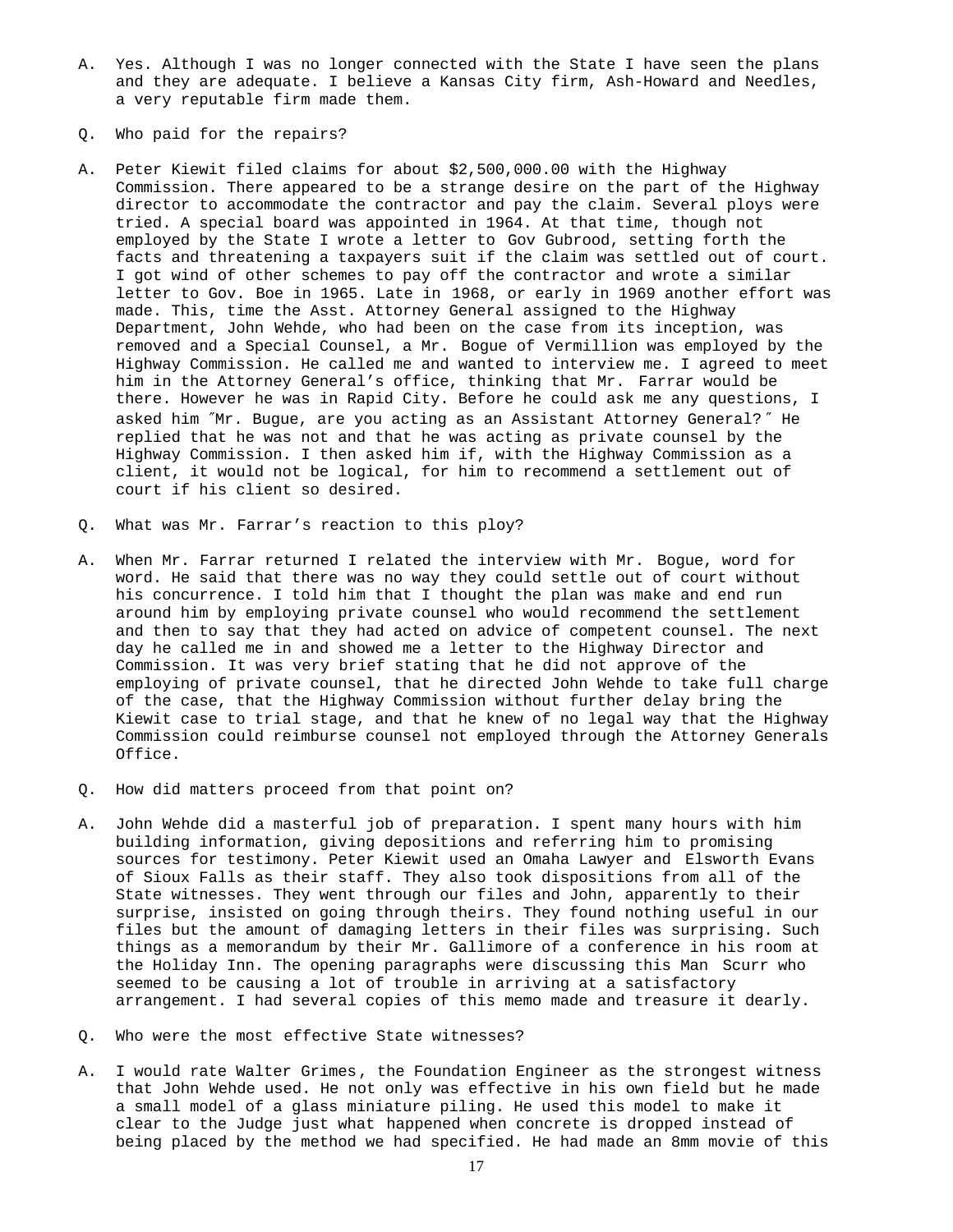demonstration and I believe it was the most important thing in convincing the Judge as to just what had happened and why.

- Q. What was the outcome of the case?
- A. I have a copy of Judge Bandy's Memorandum Opinion. This is dated Dec. 2,1969 and is the conclusion of an event that originated in 1963. The Judge awarded the contractor no part of his claims for the repair of the damage caused by his own actions. The contractor wound up getting only the small retainer held by the State until completion of all contracts plus some extra work at one abutment that the state had always acknowledged. Instead of \$2,966,000.00 that the contractor had sued for, I believe the final award was in the neighborhood of \$60,000.00.
- Q. Was the case appealed?
- A. No. John Wehde said that he had thought that it would be until he read Judge Bandy's opinion. After reading the opinion John said that they would not appeal because the opinion made it evident that he was now in a position to file a counter suit for an even greater sum than the original claim. He apparently was right as they never appealed.
- Q. You referred earlier to the fact that the disastrous rupture of the piling prevented the American Bridge Company from proceeding with its superstructure contract on its planned schedule. How was this contingency met?
- A. I had provided in the Special provisions for the Superstructure contract that the inspection of the substructure be made prior to entry of the Superstructure contractor on the site. If any discrepancy existed in the substructure that adversely affected the superstructure, it was to become a subject for negotiation between the State and the two contractors to establish responsibility for the fault and to arrange for correction to allow the construction to proceed. In this case the fault was clearly in the substructure. However the American Bridge Company had already fabricated the girders and was ready to proceed with the erection. There was substantial damage to them as they had to be stored for more than a year before they could be placed on the repaired foundation. Also after a year in open storage they had to be re-cleaned and re-painted. All this was in addition to the time loss and the financial loss by reason of having their funds tied up in idle fabricated girders.
- Q. Who paid the costs involved in the loss to the American Bridge Company?
- A. The negotiations on this matter took place after I had retired from State employment and I am not certain of the outcome. However in view of the final outcome of the Peter Kiewit suit against the State, I am positive that this loss must have been paid by the Peter Kiewit Company or it insurers.
- Q. What is the present status of all of these replacement structures?
- A. All of them are in service. At the Mobridge and Forest City sites there have been periodic problems involving sliding of approach fills. These problems were predictable and will probably continue. They are caused by the infiltration of water under pressure from the high levels of reservoir. This water is forced into the adjacent seams of bentonite and lubricates them to the point that sliding of the adjacent earth occurs. Also there has been some damage to the floors of these structures by reason of permitting trucks to come onto the structures at as high a speed as seventy miles per hour. I had recommended a maximum speed of 45 miles per hour. I know of no other mile